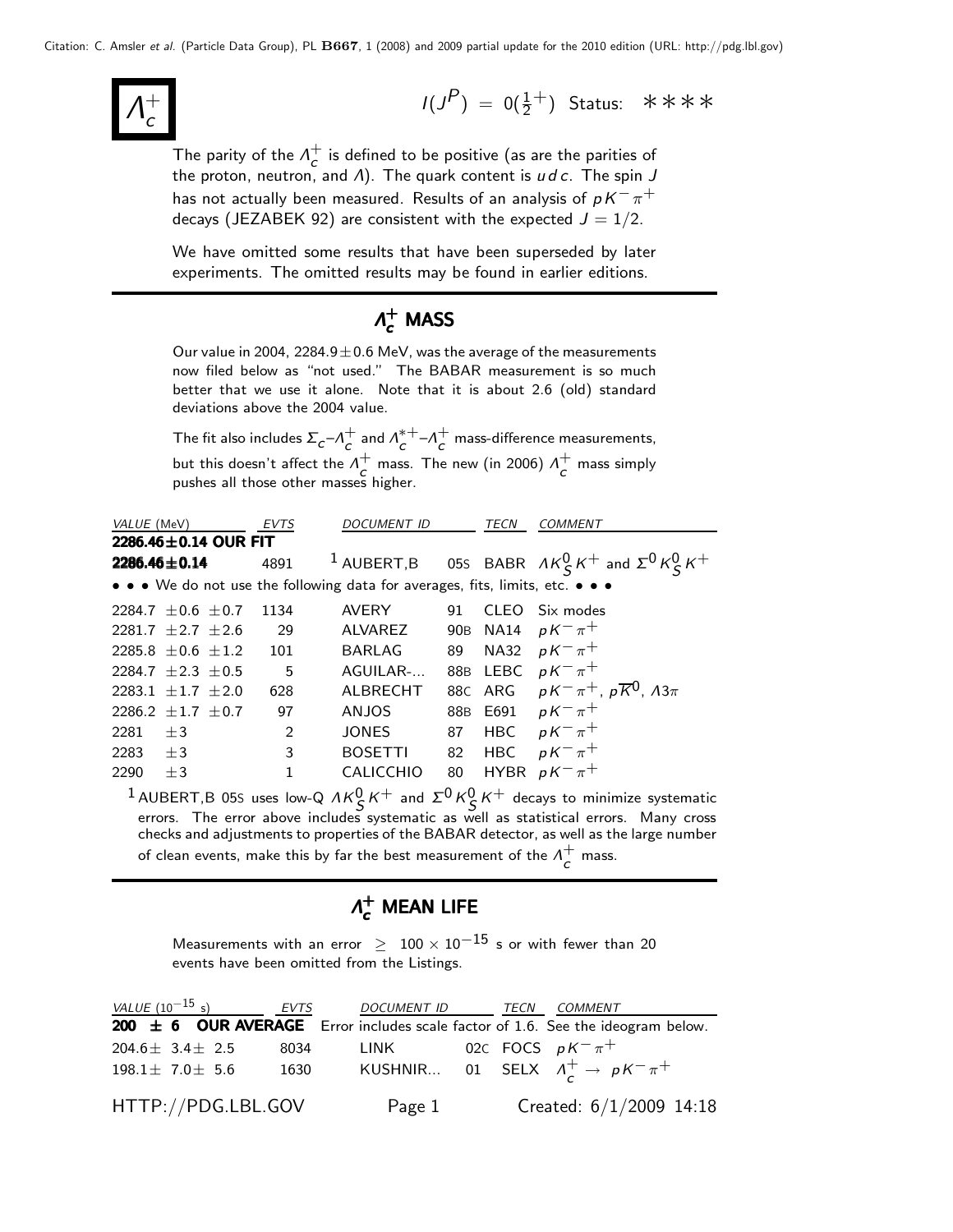

### $Λ^+_{c}$  $\Lambda_c^+$  DECAY MODES

Nearly all branching fractions of the  $\Lambda_c^+$  $\overline{c}$  are measured relative to the  $p K^-\pi^+$  mode, but there are no model-independent measurements of this branching fraction. We explain how we arrive at our value of  $\mathsf{B}(\Lambda_{\mathsf{C}}^+\rightarrow \Lambda_{\mathsf{C}}^+)$  $p$  K $^{-}$   $\pi^{+}$ ) in a Note at the beginning of the branching-ratio measurements, below. When this branching fraction is eventually well determined, all the other branching fractions will slide up or down proportionally as the true value differs from the value we use here.

|      |                              | Scale factor $/$ |
|------|------------------------------|------------------|
| Mode | Fraction $(\Gamma_i/\Gamma)$ | Confidence level |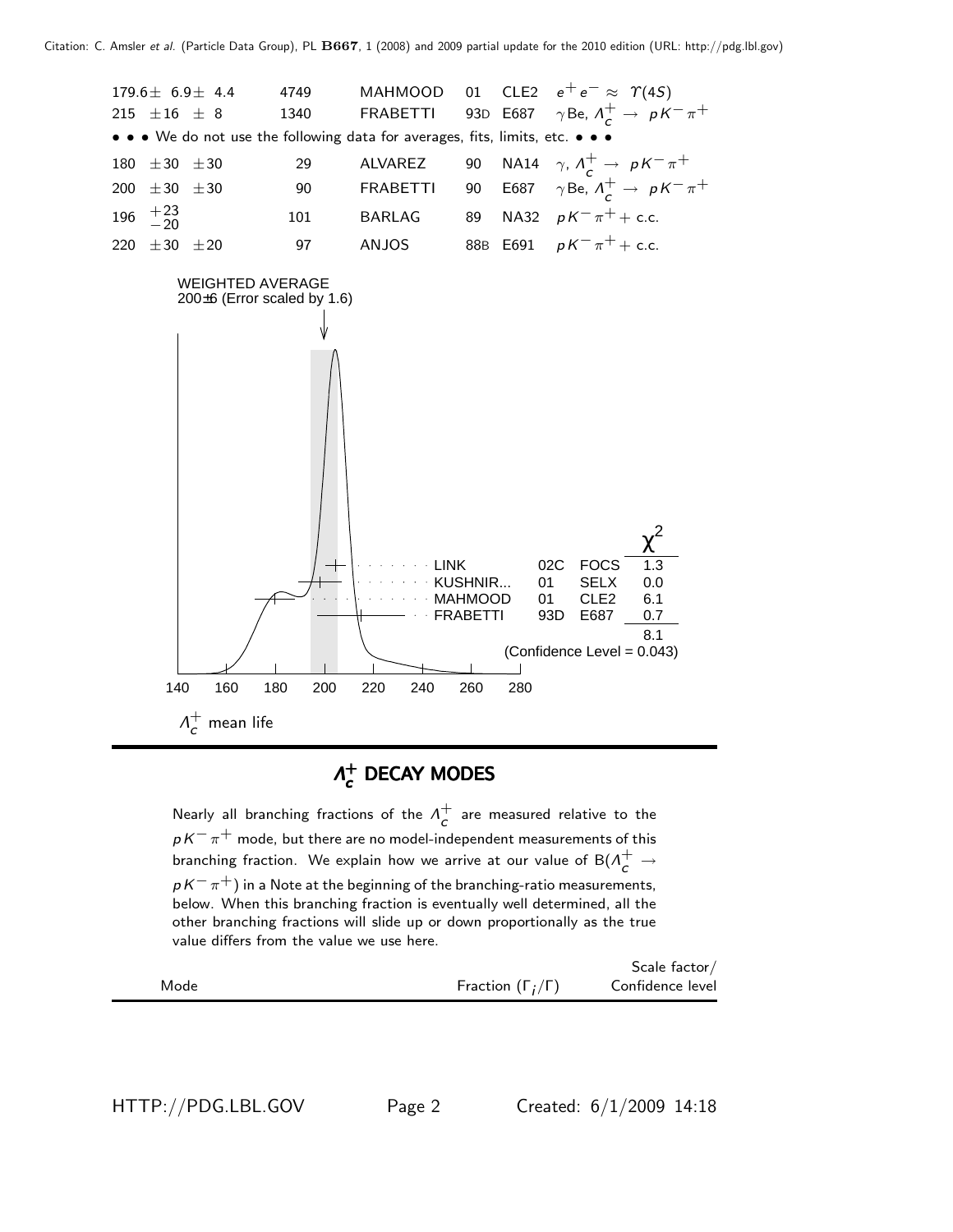|               | Hadronic modes with a $p: S = -1$ final states                                                                                                                                |                                                 |  |
|---------------|-------------------------------------------------------------------------------------------------------------------------------------------------------------------------------|-------------------------------------------------|--|
| $\Gamma_1$    | $p\overline{K}{}^0$                                                                                                                                                           | $(2.3 \pm 0.6) \%$                              |  |
|               | $\Gamma_2$ $pK^{-}\pi^{+}$                                                                                                                                                    | [a] $(5.0 \pm 1.3)$ %                           |  |
|               | $\Gamma_3$ $p\overline{K}^*(892)^0$                                                                                                                                           | $[b]$ (1.6 $\pm$ 0.5 ) %                        |  |
|               | $\Gamma_4$ $\Delta(1232)^{++}$ K <sup>-1</sup>                                                                                                                                | $(8.6 \pm 3.0) \times 10^{-3}$                  |  |
|               | $\Gamma_5$ $\Lambda(1520)\pi^+$                                                                                                                                               | $[b]$ (1.8 $\pm$ 0.6 ) %                        |  |
|               | $\Gamma_6$ $pK^-\pi^+$ nonresonant<br>$\Gamma_7$ $p\overline{K}^0_2\pi^0$                                                                                                     | $(2.8 \pm 0.8) \%$                              |  |
|               |                                                                                                                                                                               | $(3.3 \pm 1.0) \%$                              |  |
|               | $\Gamma_8$ $p\overline{K}^0 \eta$                                                                                                                                             | $(1.2 \pm 0.4) \%$                              |  |
|               | $\Gamma_9$ $p\overline{K}^0 \pi^+ \pi^-$                                                                                                                                      | $(2.6 \pm 0.7) \%$                              |  |
|               | $\Gamma_{10}$ $pK^{-}\pi^{+}\pi^{0}$                                                                                                                                          | $(3.4 \pm 1.0) \%$                              |  |
|               |                                                                                                                                                                               | $[b]$ (1.1 $\pm$ 0.5 ) %                        |  |
|               |                                                                                                                                                                               | $(3.6 \pm 1.2) \%$                              |  |
|               | $\begin{array}{ccc} \n\Gamma_{11} & pK^*(892)^-\pi^+\\ \n\Gamma_{12} & p(K^-\pi^+)_{\text{nonresonant}}\pi^0\\ \n\Gamma_{13} & \Delta(1232)\overline{K^*(892)} \n\end{array}$ | seen                                            |  |
|               | $\Gamma_{14}$ $pK^{-} \pi^{+} \pi^{+} \pi^{-}$                                                                                                                                | $(1.1 \pm 0.8) \times 10^{-3}$                  |  |
|               | $\Gamma_{15}$ $pK^{-}\pi^{+}\pi^{0}\pi^{0}$                                                                                                                                   | $(8 \pm 4) \times 10^{-3}$                      |  |
|               | $\Gamma_{16}$ $pK^{-}\pi^{+}3\pi^{0}$                                                                                                                                         |                                                 |  |
|               | Hadronic modes with a $p: S = 0$ final states                                                                                                                                 |                                                 |  |
|               | $\Gamma_{17}$ $p\pi^{+}\pi^{-}$                                                                                                                                               | $(3.5 \pm 2.0) \times 10^{-3}$                  |  |
|               | $\Gamma_{18}$ $p f_0(980)$                                                                                                                                                    | $[b]$ (2.8 $\pm$ 1.9) $\times$ 10 <sup>-3</sup> |  |
|               | $\Gamma_{19}$ $\rho \pi^{+} \pi^{+} \pi^{-} \pi^{-}$                                                                                                                          | $(1.8 \pm 1.2) \times 10^{-3}$                  |  |
|               | $\Gamma_{20}$ $pK^{+}K^{-}$                                                                                                                                                   | $(7.7 \pm 3.5) \times 10^{-4}$                  |  |
|               | $\Gamma_{21}$ $p\phi$                                                                                                                                                         | [b] $(8.2 \pm 2.7) \times 10^{-4}$              |  |
|               | $\Gamma_{22}$ $pK^+K^-$ non- $\phi$                                                                                                                                           | $(3.5 \pm 1.7) \times 10^{-4}$                  |  |
|               | Hadronic modes with a hyperon: $S = -1$ final states                                                                                                                          |                                                 |  |
|               | $\Gamma_{23}$ $\Lambda \pi^+$                                                                                                                                                 | $(1.07 \pm 0.28)\%$                             |  |
|               | $\Gamma_{24}$ $A\pi^{+}\pi^{0}$                                                                                                                                               | $(3.6 \pm 1.3) \%$                              |  |
|               | $\Gamma_{25}$ $\Lambda \rho^+$                                                                                                                                                | $\%$<br>$CL = 95%$<br>< 5                       |  |
|               | $\Gamma_{26}$ $A\pi^{+}\pi^{+}\pi^{-}$                                                                                                                                        | $(2.6 \pm 0.7) \%$                              |  |
| $\Gamma_{27}$ | $\Sigma(1385)^+ \pi^+ \pi^-$ , $\Sigma^{*+} \rightarrow$<br>$\Lambda \pi^+$                                                                                                   | $(7 \pm 4) \times 10^{-3}$                      |  |
| $\Gamma_{28}$ | $\Sigma(1385)^- \pi^+ \pi^+$ , $\Sigma^{*-} \rightarrow$                                                                                                                      | $(5.5 \pm 1.7) \times 10^{-3}$                  |  |
| $\Gamma_{29}$ | $A\pi^+\pi^-$                                                                                                                                                                 | $(1.1 \pm 0.5) \%$                              |  |
| $\Gamma_{30}$ | $\Sigma(1385)^+\rho^0$ , $\Sigma^{*+}\rightarrow~\Lambda\pi^+$                                                                                                                | $(3.7 \pm 3.1) \times 10^{-3}$                  |  |
| $\Gamma_{31}$ | $A\pi^+\pi^+\pi^-$ nonresonant                                                                                                                                                | $< 8$ $\times 10^{-3}$<br>$CL = 90\%$           |  |
| $\Gamma_{32}$ | $A\pi^+\pi^+\pi^-\pi^0$ total                                                                                                                                                 | $(1.8 \pm 0.8) \%$                              |  |
| $\Gamma_{33}$ | $\Lambda \pi^+ \eta$                                                                                                                                                          | $[b]$ (1.8 $\pm$ 0.6 ) %                        |  |
| $\Gamma_{34}$ | $\Sigma(1385)^{+}\eta$                                                                                                                                                        | [b] $(8.5 \pm 3.3) \times 10^{-3}$              |  |
|               |                                                                                                                                                                               |                                                 |  |

 $\Gamma_{35}$   $A\pi^{+}\omega$  [b] ( 1.2  $\pm$  0.5 ) %  $\sqrt{7}$   $\pi^+\pi^+\pi^-\pi^0$ , no  $\eta$  or  $\omega$   $\sqrt{7}$   $\times 10^{-3}$  CL=90%  $\sqrt{137}$   $\sqrt{16}$   $\sqrt{17}$   $\sqrt{10^{-3}}$   $\sqrt{10^{-3}}$   $\sqrt{121}$   $\sqrt{10^{-3}}$   $\sqrt{121}$   $\sqrt{10}$   $\sqrt{10}$   $\sqrt{10}$   $\sqrt{10}$   $\sqrt{10}$   $\sqrt{10}$   $\sqrt{10}$   $\sqrt{10}$   $\sqrt{10}$   $\sqrt{10}$   $\sqrt{10}$   $\sqrt{10}$   $\sqrt{10}$   $\sqrt{10}$   $\sqrt{10}$   $\sqrt{1$  $\overline{F}_{38}$  =  $(1690)^{0} K^{+}$ ,  $\Xi^{*0} \rightarrow \overline{AK}^{0}$  (1.3  $\pm$  0.5 )  $\times$  10<sup>-3</sup>

HTTP://PDG.LBL.GOV Page 3 Created: 6/1/2009 14:18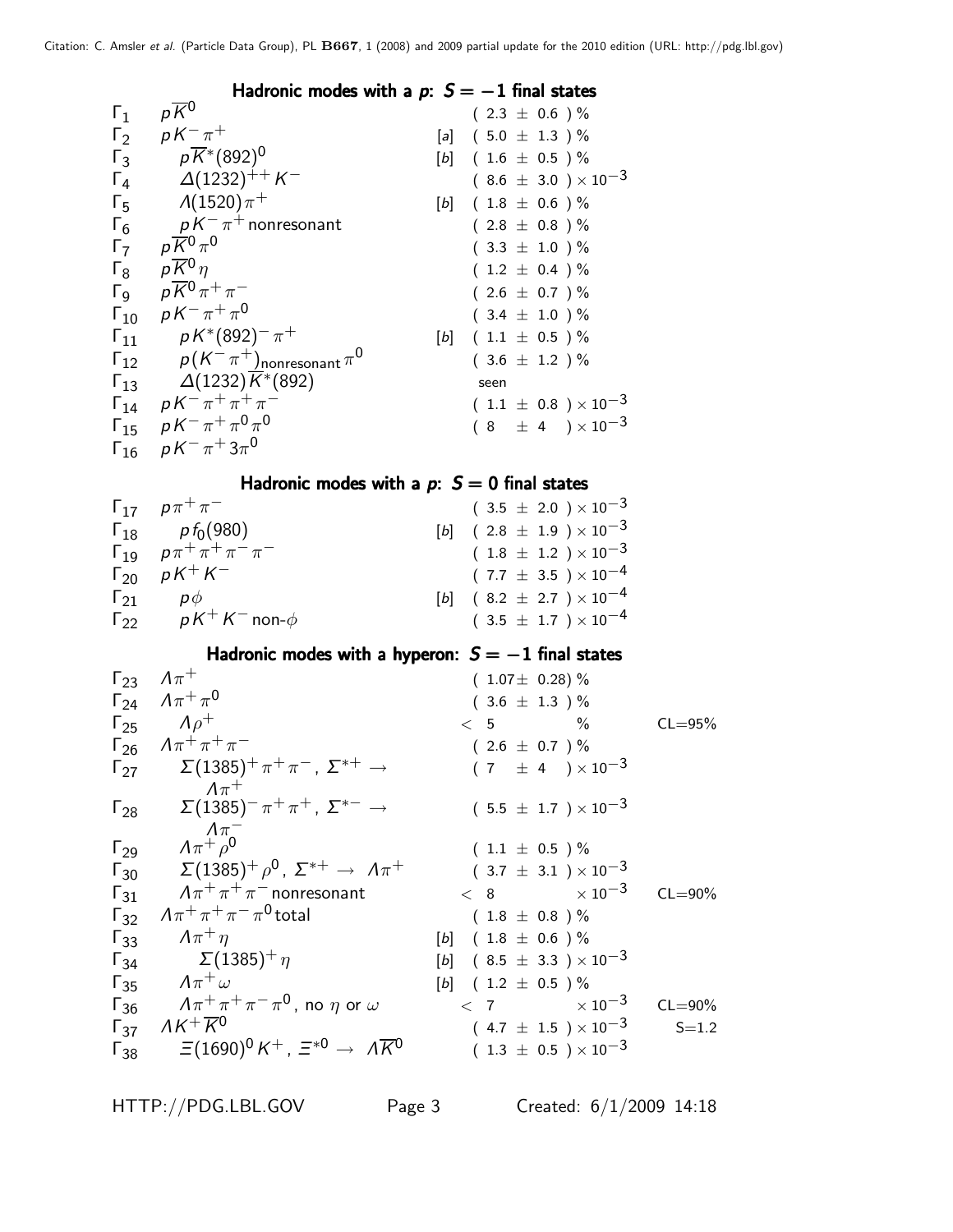|                        | $\Gamma_{39}$ $\Sigma^{0} \pi^{+}$                                            | $(1.05 \pm 0.28)\%$                                 |             |
|------------------------|-------------------------------------------------------------------------------|-----------------------------------------------------|-------------|
|                        | $\Gamma_{40}$ $\Sigma^{+} \pi^{0}$                                            | $(1.00 \pm 0.34)\%$                                 |             |
|                        | $\Gamma_{41}$ $\Sigma^+ \eta$                                                 | $(5.5 \pm 2.3) \times 10^{-3}$                      |             |
|                        | $\Gamma_{42}$ $\Sigma^{+} \pi^{+} \pi^{-}$                                    | $(3.6 \pm 1.0) \%$                                  |             |
|                        | $\Gamma_{43}^{+2}$ $\Sigma^{+}\rho^{0}$                                       | $<$ 1.4<br>$\%$                                     | $CL = 95%$  |
|                        | $\Gamma_{44}$ $\Sigma^{-} \pi^{+} \pi^{+}$                                    | $(1.7 \pm 0.5) \%$                                  |             |
|                        | $\Gamma_{45}$ $\Sigma^{0} \pi^{+} \pi^{0}$                                    | $(1.8 \pm 0.8) \%$                                  |             |
|                        | $\Gamma_{46}$ $\Sigma^{0} \pi^{+} \pi^{+} \pi^{-}$                            | $(8.3 \pm 3.1) \times 10^{-3}$                      |             |
|                        | $\Gamma_{47}$ $\Sigma^{+} \pi^{+} \pi^{-} \pi^{0}$                            |                                                     |             |
|                        | $\Gamma_{48}$ $\Sigma^{+}\omega$                                              | $[b]$ (2.7 $\pm$ 1.0 ) %                            |             |
|                        | $Γ_{49}$ $Σ^{+} K^{+} K^{-}$                                                  | $(2.8 \pm 0.8) \times 10^{-3}$                      |             |
|                        | $\Gamma_{50}$ $\Sigma^{+}\phi$                                                | $[b]$ (3.1 $\pm$ 0.9 ) $\times$ 10 <sup>-3</sup>    |             |
|                        | $\Gamma_{51}$ = (1690) <sup>0</sup> K <sup>+</sup> , $\Xi^{*0}$ $\rightarrow$ | $(8.1 \pm 3.0) \times 10^{-4}$                      |             |
|                        | $\Sigma^+ K^-$                                                                |                                                     |             |
|                        | $\Gamma_{52}$ $\Sigma^{+}$ $K^{+}$ $K^{-}$ nonresonant                        | $< 6$ $\times 10^{-4}$                              | $CL = 90\%$ |
|                        | $\Gamma_{53}$ = $^{0}$ K <sup>+</sup>                                         | $(3.9 \pm 1.4) \times 10^{-3}$                      |             |
|                        | $\Gamma_{54}$ $\equiv^- K^+ \pi^+$                                            | $(5.1 \pm 1.4) \times 10^{-3}$                      |             |
|                        | $\Gamma_{55}$ = (1530) <sup>0</sup> K <sup>+</sup>                            | [b] $(2.6 \pm 1.0) \times 10^{-3}$                  |             |
|                        |                                                                               |                                                     |             |
|                        |                                                                               | Hadronic modes with a hyperon: $S = 0$ final states |             |
| $\mathsf{\Gamma}_{56}$ | $\Lambda K^+$                                                                 | $(5.0 \pm 1.6) \times 10^{-4}$                      |             |
|                        | $\Gamma_{57}$ $\Delta K^{+} \pi^{+} \pi^{-}$                                  | $< 4 \times 10^{-4}$                                | $CL = 90\%$ |
|                        | $\Gamma_{58}$ $\Sigma^0 K^+$                                                  | $(4.2 \pm 1.3) \times 10^{-4}$                      |             |
|                        | $Γ_{59}$ $\Sigma^0 K^+ \pi^+ \pi^-$                                           | $< 2.1 \times 10^{-4}$                              | $CL = 90\%$ |
|                        | $\Gamma_{60}$ $\Sigma^{+}$ K <sup>+</sup> $\pi^{-}$                           | $(1.7\,\pm\,0.7\,\pi)\times10^{-3}$                 |             |
|                        | $\Gamma_{61}$ $\Sigma^{+} K^{*}(892)^{0}$                                     | [b] $(2.8 \pm 1.1) \times 10^{-3}$                  |             |
|                        | $\Gamma_{62}$ $\Sigma^- K^+ \pi^+$                                            | $< 1.0 \times 10^{-3}$                              | $CL = 90\%$ |
|                        |                                                                               | Doubly Cabibbo-suppressed modes                     |             |
|                        | $\Gamma_{63}$ $pK^{+}\pi^{-}$                                                 | $<$ 2.3 $\times 10^{-4}$ CL=90%                     |             |
|                        |                                                                               |                                                     |             |
|                        |                                                                               | Semileptonic modes                                  |             |
| $\Gamma_{64}$          | $\Lambda \ell^+ \nu_\ell$                                                     | $(2.0 \pm 0.6)$ %<br>[c]                            |             |
|                        | $\Gamma_{65}$ $Ae^{+}\nu_{e}$                                                 | $(2.1 \pm 0.6) \%$                                  |             |
| $\Gamma_{66}$          | $\Lambda \mu^+ \nu_\mu$                                                       | $(2.0 \pm 0.7) \%$                                  |             |
|                        |                                                                               | <b>Inclusive modes</b>                              |             |
|                        | $\Gamma_{67}$ $e^+$ anything                                                  | $(4.5 \pm 1.7) \%$                                  |             |
| $\Gamma_{68}$          | $p e^+$ anything                                                              | $(1.8 \pm 0.9) \%$                                  |             |
| $\Gamma_{69}$          | $Ae^+$ anything                                                               |                                                     |             |
| $\Gamma_{70}$          | p anything                                                                    | (50)<br>$\pm 16$ )%                                 |             |
| $\Gamma_{71}$          | p anything (no $\Lambda$ )                                                    | (12)<br>$\pm 19$<br>$) \%$                          |             |
| $\Gamma_{72}$          | p hadrons                                                                     |                                                     |             |
| $\Gamma_{73}$          | n anything                                                                    | $)$ %<br>(50)<br>±16                                |             |
|                        |                                                                               |                                                     |             |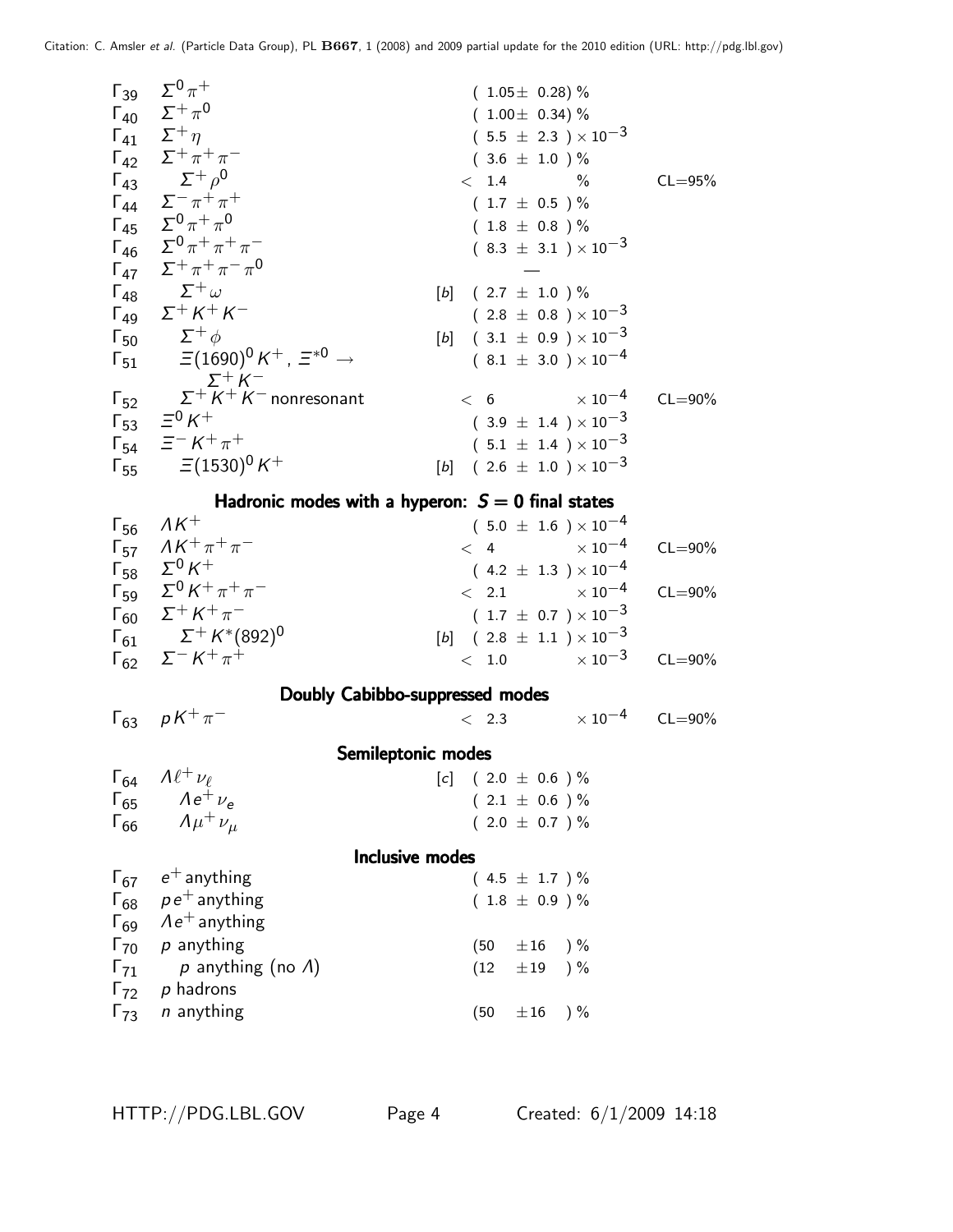| $\Gamma_{74}$ <i>n</i> anything (no <i>A</i> ) |  | $(29 \pm 17) \%$      |           |
|------------------------------------------------|--|-----------------------|-----------|
| $\Gamma_{75}$ A anything                       |  | $(35 \pm 11) \%$      | $S = 1.4$ |
| $\Gamma_{76}$ $\Sigma^{\pm}$ anything          |  | $[d]$ $(10 \pm 5) \%$ |           |
| $\Gamma_{77}$ 3prongs                          |  | $(24 \pm 8) \%$       |           |

 $\Delta C = 1$  weak neutral current (C1) modes, or Lepton number  $(L)$  violating modes

Γ<sub>78</sub>  $p\mu^+\mu$ − C1  $<$  3.4  $\times 10^{-4}$  CL=90%  $\overline{\Gamma}_{79}$   $\overline{\Sigma}$   $\mu$ <sup>+</sup>  $\mu$  $+$  L  $< 7.0$   $\times 10^{-4}$  CL=90%

[a] See the note on " $\Lambda_c^+$  $_{c}^{+}$  Branching Fractions" below.

- [b] This branching fraction includes all the decay modes of the final-state resonance.
- [c] An  $\ell$  indicates an e or a  $\mu$  mode, not a sum over these modes.
- [d] The value is for the sum of the charge states or particle/antiparticle states indicated.

### CONSTRAINED FIT INFORMATION

An overall fit to 18 branching ratios uses 33 measurements and one constraint to determine 12 parameters. The overall fit has a  $\chi^2=15.5$  for 22 degrees of freedom.

The following off-diagonal array elements are the correlation coefficients  $\left<\delta x_i\delta x_j\right>$ /( $\delta x_i\cdot\delta x_j$ ), in percent, from the fit to the branching fractions,  $x_i$   $\;\equiv$  $\Gamma_i/\Gamma_{\rm total}$ . The fit constrains the  $x_i$  whose labels appear in this array to sum to one.

| $x_{23}$ | 96    |          |          |          |          |          |          |          |          |          |
|----------|-------|----------|----------|----------|----------|----------|----------|----------|----------|----------|
| $x_{26}$ | 97    | 93       |          |          |          |          |          |          |          |          |
| $x_{37}$ | 82    | 83       | 80       |          |          |          |          |          |          |          |
| $x_{39}$ | 95    | 98       | 92       | 82       |          |          |          |          |          |          |
| $x_{42}$ | 93    | 90       | 91       | 77       | 88       |          |          |          |          |          |
| $x_{44}$ | 82    | 79       | 80       | 68       | 78       | 80       |          |          |          |          |
| $x_{46}$ | 69    | 66       | 70       | 57       | 66       | 65       | 57       |          |          |          |
| $x_{49}$ | 88    | 85       | 86       | 72       | 84       | 93       | 75       | 61       |          |          |
| $x_{50}$ | 85    | 82       | 83       | 70       | 81       | 90       | 72       | 59       | 84       |          |
| $x_{54}$ | 93    | 96       | 90       | 80       | 94       | 87       | 77       | 64       | 82       | 79       |
|          | $x_2$ | $x_{23}$ | $x_{26}$ | $x_{37}$ | $x_{39}$ | $x_{42}$ | $x_{44}$ | $x_{46}$ | $x_{49}$ | $x_{50}$ |

A REVIEW GOES HERE – Check our WWW List of Reviews

 $\blacksquare$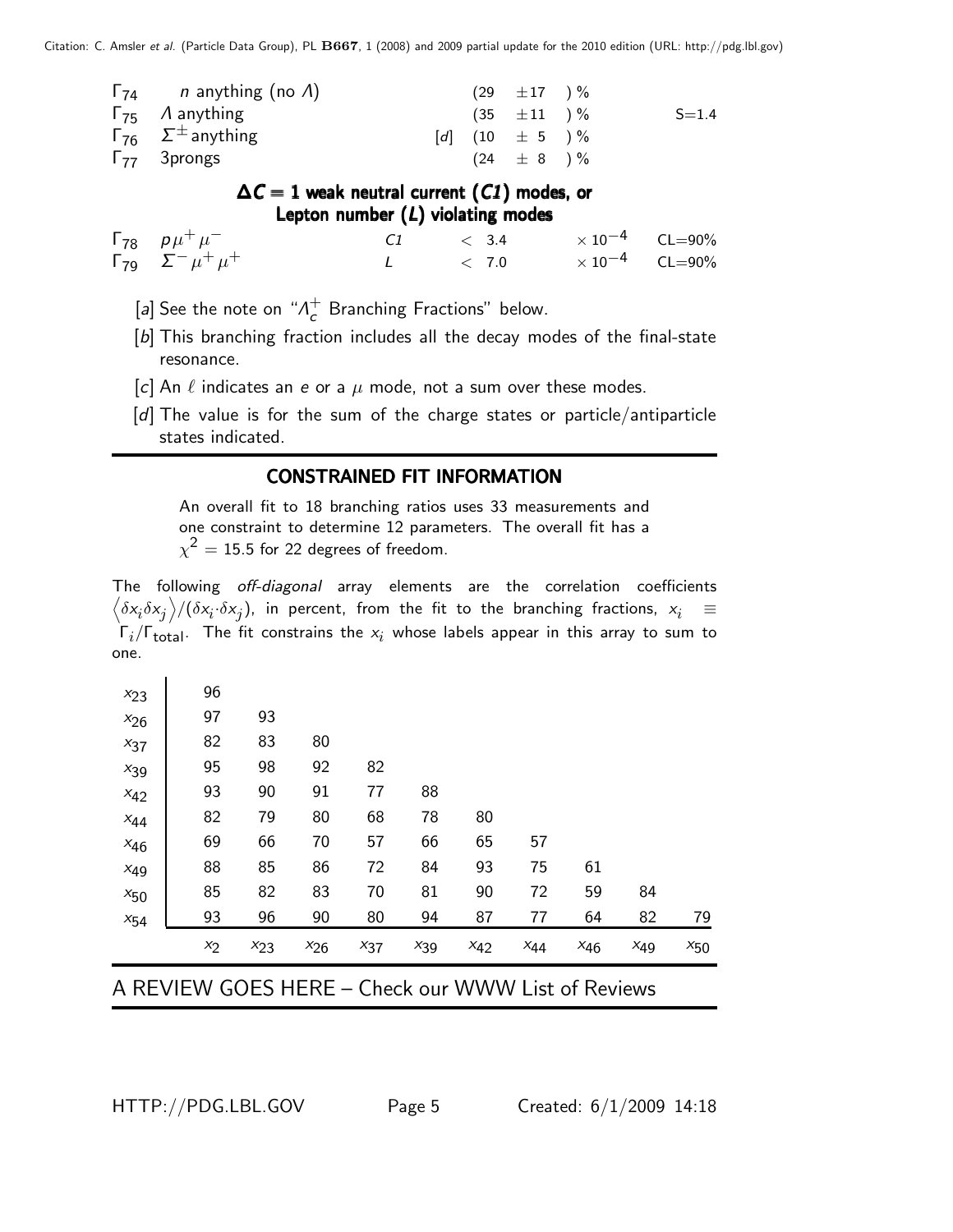### $Λ_{c}^{+}$  $\Lambda_c^+$  branching ratios

|                                             | Hadronic modes with a $p: S = -1$ final states |              |    |         |                                    |                     |  |  |  |
|---------------------------------------------|------------------------------------------------|--------------|----|---------|------------------------------------|---------------------|--|--|--|
| $\Gamma(p\overline{K}^0)/\Gamma(pK^-\pi^+)$ |                                                |              |    |         |                                    | $\Gamma_1/\Gamma_2$ |  |  |  |
| VALUE                                       | EVTS                                           | DOCUMENT ID  |    | TECN    | <b>COMMENT</b>                     |                     |  |  |  |
| $0.47 \pm 0.04$ OUR AVERAGE                 |                                                |              |    |         |                                    |                     |  |  |  |
| $0.46 \pm 0.02 \pm 0.04$                    | 1025                                           | ALAM         | 98 |         | CLE2 $e^+e^- \approx \Upsilon(4S)$ |                     |  |  |  |
| $0.44 \pm 0.07 \pm 0.05$                    | 133                                            | <b>AVERY</b> | 91 |         | CLEO $e^+e^-$ 10.5 GeV             |                     |  |  |  |
| $0.55 \pm 0.17 \pm 0.14$                    | 45                                             | ANJOS        | 90 | E691    | $\gamma$ Be 70–260 GeV             |                     |  |  |  |
| $0.62 \pm 0.15 \pm 0.03$                    | 73                                             | ALBRECHT     |    | 88C ARG | $e^+e^-$ 10 GeV                    |                     |  |  |  |
|                                             |                                                |              |    |         |                                    |                     |  |  |  |

#### $\Gamma(pK^-\pi^+)$ /Γ<sub>total</sub> Σεντρικής προσπαθείς της προσπαθείς της προσπαθείας της προσπαθείας της προσπαθείας της προσπαθείας της προσπαθείας της προσπαθείας της προσπαθείας της προσπαθείας της προσπαθείας της προσπαθείας της total $\overline{2}/\overline{1}$

See the note on " $\Lambda_c^+$  $\overline{c}$  Branching Fractions" above.

| <b>VALUE</b>                                                                  | EVTS | <b>DOCUMENT ID</b>                       |    | TECN | <b>COMMENT</b>                                                              |
|-------------------------------------------------------------------------------|------|------------------------------------------|----|------|-----------------------------------------------------------------------------|
| $0.050 \pm 0.013$ OUR FIT                                                     |      |                                          |    |      |                                                                             |
| $0.050 \pm 0.013$                                                             |      | PDG.                                     | 02 |      | See note at top of ratios                                                   |
| • • • We do not use the following data for averages, fits, limits, etc. • • • |      |                                          |    |      |                                                                             |
| $0.050 \pm 0.005 \pm 0.012$                                                   | 1205 | $2$ JAFFE                                |    |      | 00 $\,$ CLE2 $\,$ $\,$ e <sup><math>+</math></sup> e $^{-}$ 10.52–10.58 GeV |
| $0.041 \pm 0.010$                                                             |      |                                          |    |      | 3,4 ALBRECHT 920 ARG $e^+e^- \approx \Upsilon(45)$                          |
| $0.044 \pm 0.012$                                                             |      | $3.5$ CRAWFORD 92 CLEO $e^+e^-$ 10.5 GeV |    |      |                                                                             |

<sup>2</sup> JAFFE 00 assumes that a  $\overline{D}$  meson and an antiproton in opposite hemispheres tags for a  $\Lambda_c^+$  $\frac{+}{c}$  in the hemisphere of the  $\overline{\rho}$ . The fraction of such  $\overline{D} \overline{\rho}$  events with a  $\Lambda^+_c$   $\to$  $p$  K $^-\pi^+$  decay then gives the  $p$  K $^-\pi^+$  branching fraction. See the paper for assumptions, caveats, etc.

 $^3$  To extract  $\Gamma(pK^-\pi^+)/\Gamma_{\rm total}$ , we use  ${\rm B}(\overline B\to~\Lambda^+_C)$  $(c + K) \cdot B(\Lambda_c^+ \to pK^- \pi^+) = (0.28 \pm$ 0.06)%, which is the average of measurements from ARGUS (ALBRECHT 88C) and CLEO (CRAWFORD 92).

<sup>4</sup> ALBRECHT 920 measures B(
$$
\overline{B}
$$
  $\rightarrow$   $\Lambda_c^+ X$ ) = (6.8  $\pm$  0.5  $\pm$  0.3)%.

<sup>5</sup> CRAWFORD 92 measures B( $\overline{B} \rightarrow A_{\sim}^{+}$  $C^+$ X) = (6.4  $\pm$  0.8  $\pm$  0.8)%.

### $\Gamma(p\overline{K}^*(892)^0)/\Gamma(pK^-\pi^+)$  Γ<sub>3</sub>/Γ<sub>2</sub>

 $Γ_3/Γ_2$ 

| Unseen decay modes of the $\overline{K}^*(892)^0$ are included.               |      |                    |    |      |                                                                                                                       |  |
|-------------------------------------------------------------------------------|------|--------------------|----|------|-----------------------------------------------------------------------------------------------------------------------|--|
| <i>VALUE</i>                                                                  | EVTS | <i>DOCUMENT ID</i> |    | TECN | <b>COMMENT</b>                                                                                                        |  |
| $0.31 \pm 0.04$ OUR AVERAGE                                                   |      |                    |    |      |                                                                                                                       |  |
| $0.29 \pm 0.04 \pm 0.03$                                                      |      | $6$ AITALA         |    |      | 00 E791 $\pi^-$ N, 500 GeV                                                                                            |  |
| $0.35 + 0.06 + 0.03$                                                          | 39   | <b>BOZEK</b>       | 93 |      | NA32 $\pi^-$ Cu 230 GeV                                                                                               |  |
| $0.42 \pm 0.24$                                                               | 12   | BASILE             |    |      | 81B CNTR $pp \rightarrow A_c^+e^-X$                                                                                   |  |
| • • • We do not use the following data for averages, fits, limits, etc. • • • |      |                    |    |      |                                                                                                                       |  |
| $0.35 \pm 0.11$                                                               |      | BARLAG             |    |      | 90D NA32 See BOZEK 93                                                                                                 |  |
|                                                                               |      |                    |    |      | $^{6}$ AITALA 00 makes a coherent 5-dimensional amplitude analysis of 946 $\pm$ 38 $\Lambda^+_{\cal C}$ $\rightarrow$ |  |

 $p K^{-} \pi^{+}$  decays.

HTTP://PDG.LBL.GOV Page 6 Created: 6/1/2009 14:18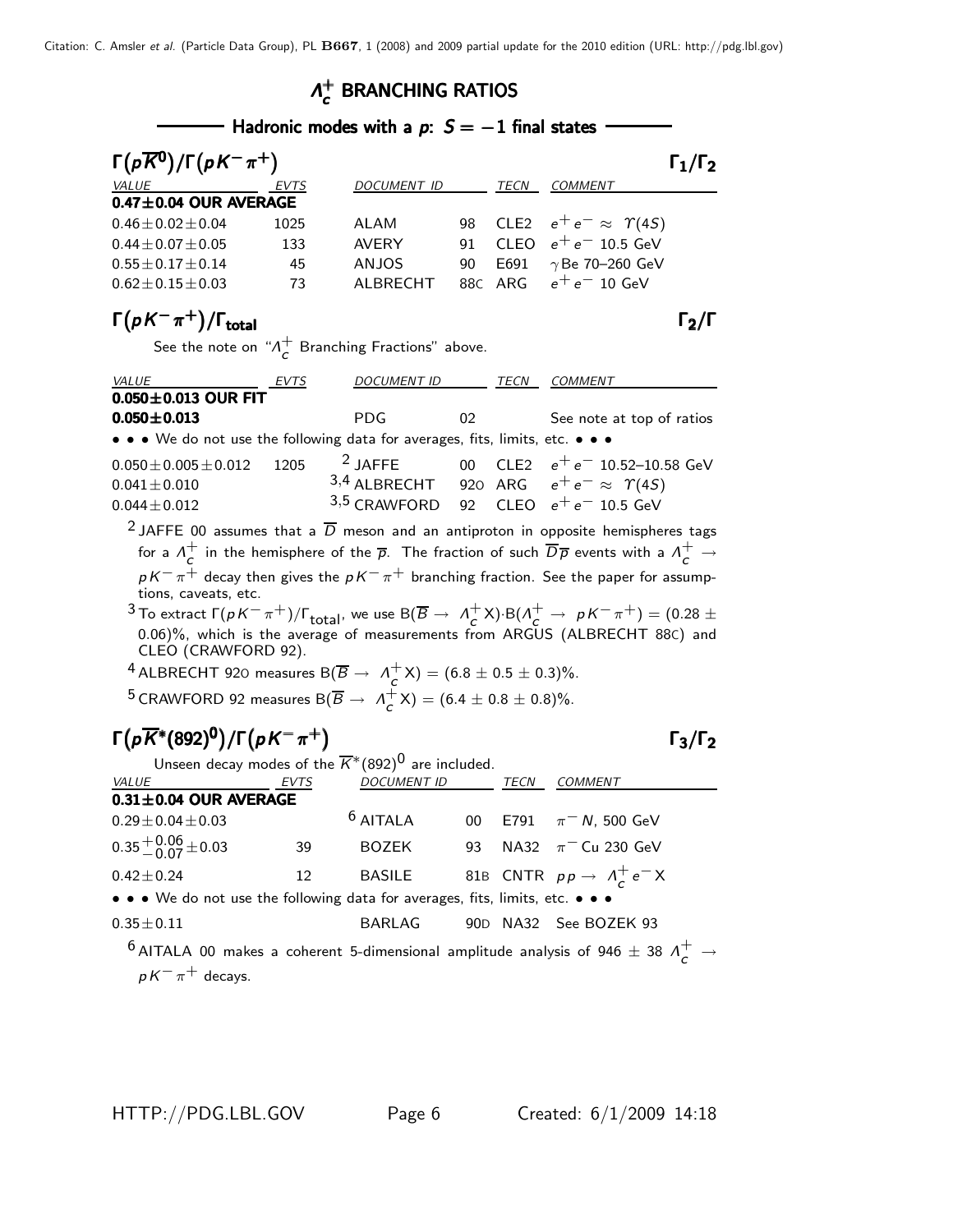| $\Gamma(\Delta(1232)^{++} K^-)/\Gamma(pK^-\pi^+)$                                                            |      |                                                         |        |                  |                                             | $\Gamma_4/\Gamma_2$    |
|--------------------------------------------------------------------------------------------------------------|------|---------------------------------------------------------|--------|------------------|---------------------------------------------|------------------------|
| <i>VALUE</i>                                                                                                 |      | DOCUMENT ID                                             |        |                  | TECN COMMENT                                |                        |
| 0.17±0.04 OUR AVERAGE Error includes scale factor of 1.1.<br>$0.18 \pm 0.03 \pm 0.03$                        |      | <sup>7</sup> AITALA                                     | 00     | E791             | $\pi^-$ N, 500 GeV                          |                        |
|                                                                                                              |      |                                                         |        |                  |                                             |                        |
| $0.12^{+0.04}_{-0.05}$ ± 0.05                                                                                | 14   | <b>BOZEK</b>                                            | 93     | <b>NA32</b>      | $\pi$ <sup>-</sup> Cu 230 GeV               |                        |
| $0.40 \pm 0.17$                                                                                              | 17   | <b>BASILE</b>                                           |        |                  | 81B CNTR $pp \rightarrow \Lambda_c^+ e^- X$ |                        |
| <sup>7</sup> AITALA 00 makes a coherent 5-dimensional amplitude analysis of 946 $\pm$ 38 $\Lambda_c^+$ $\to$ |      |                                                         |        |                  |                                             |                        |
| $pK^{-}\pi^{+}$ decays.                                                                                      |      |                                                         |        |                  |                                             |                        |
|                                                                                                              |      |                                                         |        |                  |                                             |                        |
| $\Gamma(A(1520)\pi^+)/\Gamma(pK^-\pi^+)$                                                                     |      | Unseen decay modes of the $\Lambda(1520)$ are included. |        |                  |                                             | $\Gamma_5/\Gamma_2$    |
| VALUE                                                                                                        | EVTS | <u>DOCUMENT ID</u>                                      |        | TECN             | COMMENT                                     |                        |
| $0.35 \pm 0.08$ OUR AVERAGE                                                                                  |      |                                                         |        |                  |                                             |                        |
| $0.34 \pm 0.08 \pm 0.05$                                                                                     |      | $8$ AITALA                                              | 00     | E791             | $\pi^-$ N, 500 GeV                          |                        |
| $0.40 + 0.18 + 0.09$                                                                                         | 12   | <b>BOZEK</b>                                            | 93     | <b>NA32</b>      | $\pi$ <sup>-</sup> Cu 230 GeV               |                        |
|                                                                                                              |      |                                                         |        |                  |                                             |                        |
| $^8$ AITALA 00 makes a coherent 5-dimensional amplitude analysis of 946 $\pm$ 38 $\Lambda_c^+$ $\rightarrow$ |      |                                                         |        |                  |                                             |                        |
| $pK^{-}\pi^{+}$ decays.                                                                                      |      |                                                         |        |                  |                                             |                        |
| $\Gamma(pK^-\pi^+$ nonresonant) / $\Gamma(pK^-\pi^+)$                                                        |      |                                                         |        |                  |                                             | $\Gamma_6/\Gamma_2$    |
| VALUE                                                                                                        | EVTS | DOCUMENT ID TECN COMMENT                                |        |                  |                                             |                        |
| $0.55\pm0.06$ OUR AVERAGE                                                                                    |      |                                                         |        |                  |                                             |                        |
| $0.55 \pm 0.06 \pm 0.04$                                                                                     |      | <sup>9</sup> AITALA                                     | $00\,$ |                  | E791 $\pi^-$ N, 500 GeV                     |                        |
| $0.56 + 0.07 + 0.05$                                                                                         | 71   | <b>BOZEK</b>                                            | 93     | NA32             | $\pi^-$ Cu 230 GeV                          |                        |
| $^9$ AITALA 00 makes a coherent 5-dimensional amplitude analysis of 946 $\pm$ 38 $\Lambda_c^+$ $\rightarrow$ |      |                                                         |        |                  |                                             |                        |
| $pK^{-}\pi^{+}$ decays.                                                                                      |      |                                                         |        |                  |                                             |                        |
|                                                                                                              |      |                                                         |        |                  |                                             |                        |
| $\Gamma(p\overline{K}^0\pi^0)/\Gamma(pK^-\pi^+)$                                                             |      |                                                         |        |                  |                                             | $\Gamma_7/\Gamma_2$    |
| VALUE                                                                                                        |      | DOCUMENT ID                                             |        |                  | TECN COMMENT                                |                        |
| $0.66 \pm 0.05 \pm 0.07$                                                                                     | 774  | <b>ALAM</b>                                             | 98     | CLE <sub>2</sub> | $e^+e^- \approx \Upsilon(4S)$               |                        |
|                                                                                                              |      |                                                         |        |                  |                                             |                        |
| $\Gamma\big(p\overline{K}{}^0\eta\big)/\Gamma\big(pK^-\pi^+\big)$                                            |      | Unseen decay modes of the $\eta$ are included.          |        |                  |                                             | $\Gamma_8/\Gamma_2$    |
| <i>VALUE</i><br>EVTS                                                                                         |      | <u>DOCUMENT ID</u>                                      |        |                  | <u>TECN COMMENT</u>                         |                        |
| $0.25 \pm 0.04 \pm 0.04$                                                                                     | 57   | AMMAR                                                   |        |                  | 95 CLE2 $e^+e^- \approx \Upsilon(4S)$       |                        |
|                                                                                                              |      |                                                         |        |                  |                                             |                        |
| $\Gamma(p\overline{K}^0\pi^+\pi^-)/\Gamma(pK^-\pi^+)$                                                        |      |                                                         |        |                  |                                             | $\Gamma_9/\Gamma_2$    |
| $\frac{\text{VALUE}}{0.51 \pm 0.06} \frac{\text{EVTS}}{0.01 \pm 0.06}$                                       |      | DOCUMENT ID TECN COMMENT                                |        |                  |                                             |                        |
| $0.52 \pm 0.04 \pm 0.05$                                                                                     | 985  | ALAM                                                    |        |                  | 98 CLE2 $e^+e^- \approx \Upsilon(4S)$       |                        |
| $0.43 \pm 0.12 \pm 0.04$                                                                                     | 83   | AVERY                                                   | 91     |                  | CLEO $e^+e^-$ 10.5 GeV                      |                        |
| $0.98 \pm 0.36 \pm 0.08$                                                                                     | 12   | BARLAG                                                  |        |                  | 90D NA32 $\pi$ <sup>-</sup> 230 GeV         |                        |
|                                                                                                              |      |                                                         |        |                  |                                             |                        |
| $\Gamma(pK^-\pi^+\pi^0)/\Gamma(pK^-\pi^+)$                                                                   |      |                                                         |        |                  |                                             | $\Gamma_{10}/\Gamma_2$ |
| VALUE<br><u>EVTS</u>                                                                                         |      | DOCUMENT ID TECN COMMENT                                |        |                  |                                             |                        |
| $0.67 \pm 0.04 \pm 0.11$                                                                                     | 2606 | <b>ALAM</b>                                             |        |                  | 98 CLE2 $e^+e^- \approx \Upsilon(45)$       |                        |
|                                                                                                              |      |                                                         |        |                  |                                             |                        |

HTTP://PDG.LBL.GOV Page 7 Created: 6/1/2009 14:18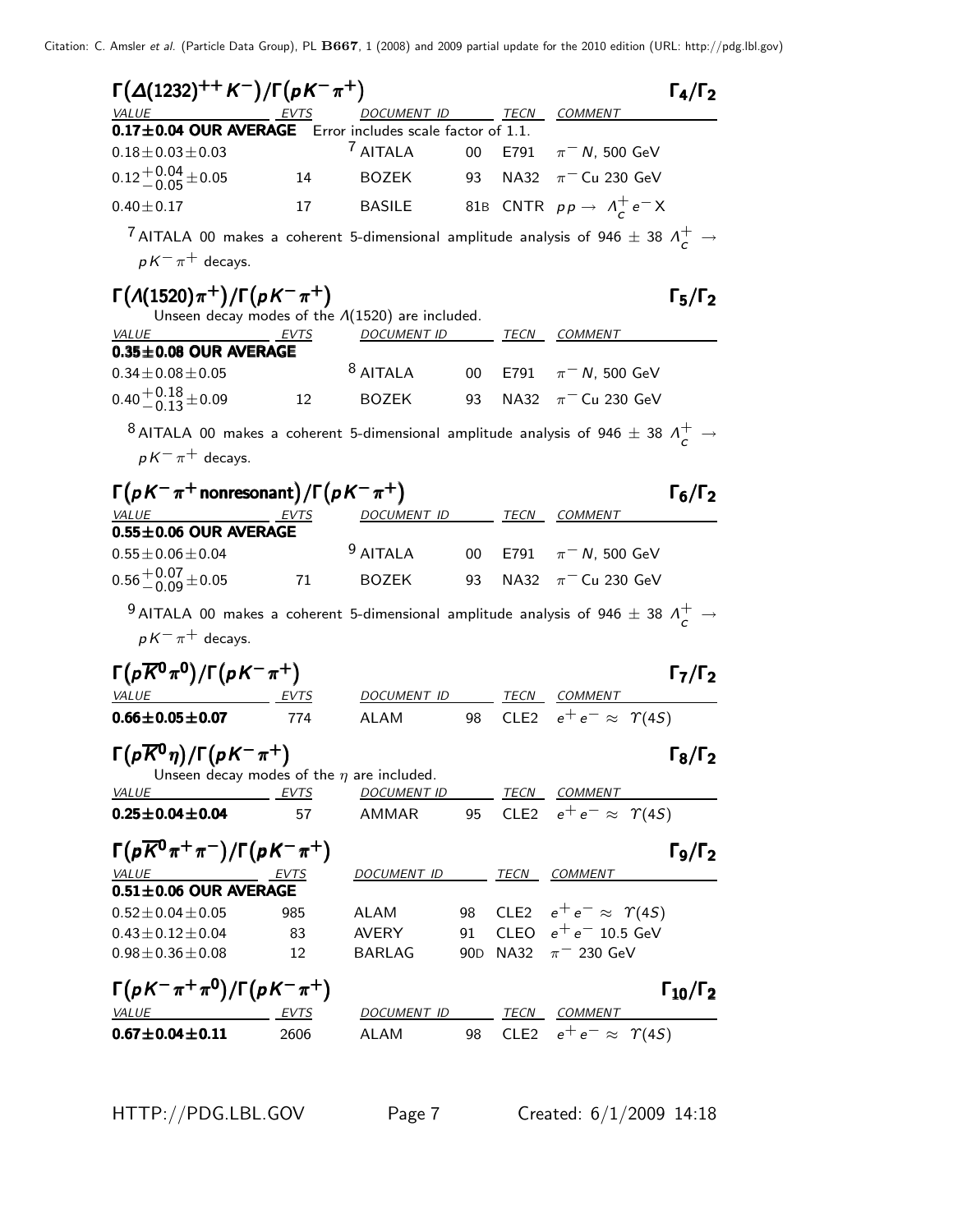| $\Gamma(pK^*(892)^-\pi^+)/\Gamma(p\overline{K^0}\pi^+\pi^-)$                                         |      | Unseen decay modes of the $K^*(892)^-$ are included.       |    |                      |                                            | $\Gamma_{11}/\Gamma_{9}$ |
|------------------------------------------------------------------------------------------------------|------|------------------------------------------------------------|----|----------------------|--------------------------------------------|--------------------------|
| <i>VALUE</i><br>EVTS                                                                                 |      | <b>DOCUMENT ID</b>                                         |    |                      | TECN COMMENT                               |                          |
| $0.44 \pm 0.14$                                                                                      | 17   | ALEEV                                                      | 94 |                      | BIS2 nN 20-70 GeV                          |                          |
| $\Gamma\bigl(\rho(K^-\pi^+)\bigr.\vert_{\rm nonresonant}\pi^0\bigr)/\Gamma\bigl(\rho K^-\pi^+\bigr)$ |      |                                                            |    |                      |                                            | $\Gamma_{12}/\Gamma_2$   |
| <b>VALUE</b>                                                                                         | EVTS | DOCUMENT ID TECN COMMENT                                   |    |                      |                                            |                          |
| $0.73 \pm 0.12 \pm 0.05$                                                                             | 67   | <b>BOZEK</b>                                               | 93 |                      | NA32 $\pi$ <sup>-</sup> Cu 230 GeV         |                          |
| $\Gamma(\Delta(1232)\overline{K}^*(892))/\Gamma_{\rm total}$                                         |      |                                                            |    |                      |                                            | $\Gamma_{13}/\Gamma$     |
| <i>VALUE</i>                                                                                         | EVTS | DOCUMENT ID TECN COMMENT                                   |    |                      |                                            |                          |
| seen                                                                                                 | 35   | AMENDOLIA 87 SPEC $\gamma$ Ge-Si                           |    |                      |                                            |                          |
| $\Gamma(pK^{-}\pi^{+}\pi^{+}\pi^{-})/\Gamma(pK^{-}\pi^{+})$                                          |      |                                                            |    |                      |                                            | $\Gamma_{14}/\Gamma_2$   |
| VALUE                                                                                                |      | DOCUMENT ID TECN COMMENT                                   |    |                      |                                            |                          |
| $0.022 \pm 0.015$                                                                                    |      | BARLAG                                                     |    | 90 <sub>D</sub> NA32 | $\pi$ <sup>-</sup> 230 GeV                 |                          |
| $\Gamma(pK^-\pi^+\pi^0\pi^0)/\Gamma(pK^-\pi^+)$                                                      |      |                                                            |    |                      |                                            | $\Gamma_{15}/\Gamma_2$   |
| VALUE EVTS                                                                                           |      | <u>DOCUMENT ID</u>                                         |    |                      | TECN COMMENT                               |                          |
| $0.16 \pm 0.07 \pm 0.03$                                                                             | 15   | BOZEK                                                      | 93 |                      | NA32 $\pi$ <sup>-</sup> Cu 230 GeV         |                          |
| $\Gamma(pK^-\pi^+3\pi^0)/\Gamma(pK^-\pi^+)$                                                          |      |                                                            |    |                      |                                            | $\Gamma_{16}/\Gamma_2$   |
| <b>VALUE</b><br>EVTS                                                                                 |      | DOCUMENT ID TECN COMMENT                                   |    |                      |                                            |                          |
| • • • We do not use the following data for averages, fits, limits, etc. • • •                        |      |                                                            |    |                      |                                            |                          |
| $0.10 \pm 0.06 \pm 0.02$                                                                             | 8    | <b>BOZEK</b>                                               | 93 |                      | NA32 $\pi$ <sup>-</sup> Cu 230 GeV         |                          |
|                                                                                                      |      | Hadronic modes with a $p: S = 0$ final states              |    |                      |                                            |                          |
| $\Gamma(p\pi^+\pi^-)/\Gamma(pK^-\pi^+)$                                                              |      |                                                            |    |                      |                                            | $\Gamma_{17}/\Gamma_2$   |
| <b>VALUE</b>                                                                                         |      | DOCUMENT ID                                                |    |                      | TECN COMMENT                               |                          |
| $0.069 \pm 0.036$                                                                                    |      | BARLAG                                                     |    | 90 <sub>D</sub> NA32 | $\pi$ <sup>-</sup> 230 GeV                 |                          |
| $\Gamma(p f_0(980))/\Gamma(p K^{-} \pi^{+})$<br>Unseen decay modes of the $f_0(980)$ are included.   |      |                                                            |    |                      |                                            | $\Gamma_{18}/\Gamma_2$   |
| <b>VALUE</b>                                                                                         |      | DOCUMENT ID TECN COMMENT                                   |    |                      |                                            |                          |
| $0.055 \pm 0.036$                                                                                    |      | BARLAG 90D NA32 $\pi$ <sup>-</sup> 230 GeV                 |    |                      |                                            |                          |
| $\Gamma(p\pi^+\pi^+\pi^-\pi^-)/\Gamma(pK^-\pi^+)$                                                    |      |                                                            |    |                      |                                            | $\Gamma_{19}/\Gamma_2$   |
| VALUE                                                                                                |      | DOCUMENT ID TECN COMMENT                                   |    |                      |                                            |                          |
| $0.036 \pm 0.023$                                                                                    |      | BARLAG                                                     |    |                      | 90D NA32 $\pi$ <sup>-</sup> 230 GeV        |                          |
| $\Gamma(pK^+K^-)/\Gamma(pK^-\pi^+)$                                                                  |      |                                                            |    |                      |                                            | $\Gamma_{20}/\Gamma_2$   |
| VALUE<br>EVTS<br>0.015±0.006 OUR AVERAGE Error includes scale factor of 2.1.                         |      | DOCUMENT ID TECN COMMENT                                   |    |                      |                                            |                          |
| $0.014\pm0.002\pm0.002$                                                                              | 676  | ABE                                                        |    |                      | 02C BELL $e^+e^- \approx \Upsilon(4S)$     |                          |
| $0.039 \pm 0.009 \pm 0.007$                                                                          | 214  | ALEXANDER 96 $\epsilon$ CLE2 $e^+e^- \approx \Upsilon(4S)$ |    |                      |                                            |                          |
| • • • We do not use the following data for averages, fits, limits, etc. • • •                        |      |                                                            |    |                      |                                            |                          |
| $0.096 \pm 0.029 \pm 0.010$                                                                          | 30   | <b>FRABETTI</b>                                            |    |                      | 93H E687 $\gamma$ Be, $E_{\gamma}$ 220 GeV |                          |
| $0.048 \pm 0.027$                                                                                    |      | BARLAG                                                     |    |                      | 90D NA32 $\pi$ <sup>-</sup> 230 GeV        |                          |
| HTTP://PDG.LBL.GOV                                                                                   |      | Page 8                                                     |    |                      | Created: $6/1/2009$ 14:18                  |                          |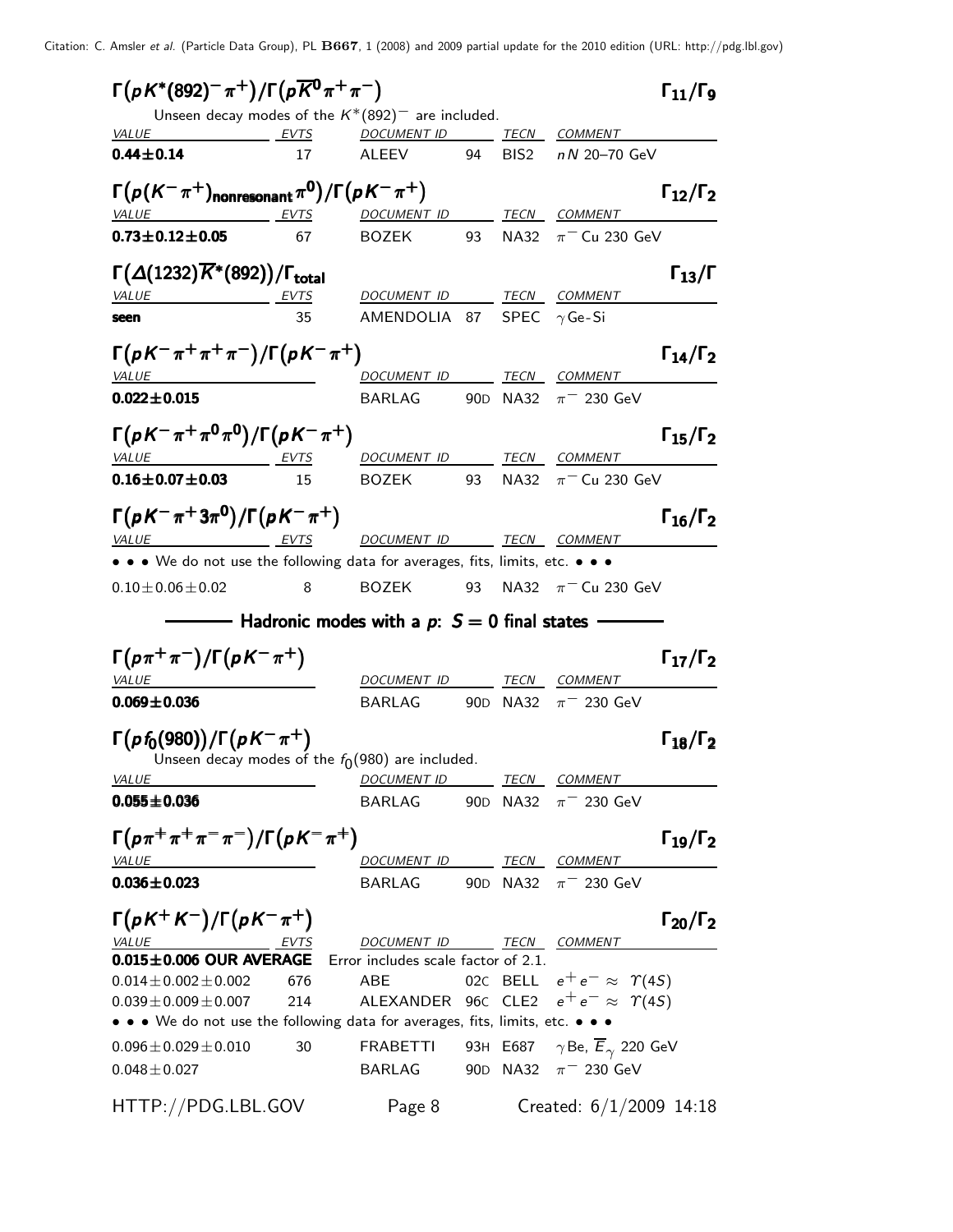| $\Gamma(p\phi)/\Gamma(pK^{-}\pi^{+})$<br>Unseen decay modes of the $\phi$ are included.                |      |                                                                             |    |                                                  | $\Gamma_{21}/\Gamma_2$                                                                                                                          |
|--------------------------------------------------------------------------------------------------------|------|-----------------------------------------------------------------------------|----|--------------------------------------------------|-------------------------------------------------------------------------------------------------------------------------------------------------|
| VALUE EVTS DOCUMENT ID TECN COMMENT                                                                    |      |                                                                             |    |                                                  |                                                                                                                                                 |
| 0.0164±0.0032 OUR AVERAGE Error includes scale factor of 1.2.                                          |      |                                                                             |    |                                                  |                                                                                                                                                 |
| $0.015 \pm 0.002 \pm 0.002$ 345 ABE                                                                    |      |                                                                             |    | 02C BELL $e^+e^- \approx \Upsilon(4S)$           |                                                                                                                                                 |
| 0.024 $\pm$ 0.006 $\pm$ 0.003 54 ALEXANDER 96C CLE2 $e^+e^- \approx \Upsilon(45)$                      |      |                                                                             |    |                                                  |                                                                                                                                                 |
| • • • We do not use the following data for averages, fits, limits, etc. • • •                          |      |                                                                             |    |                                                  |                                                                                                                                                 |
| $0.040 \pm 0.027$                                                                                      |      | BARLAG 90D NA32 $\pi$ <sup>-</sup> 230 GeV                                  |    |                                                  |                                                                                                                                                 |
| $\Gamma(pK^+K^-$ non- $\phi$ )/ $\Gamma(pK^-\pi^+)$                                                    |      |                                                                             |    |                                                  | $\Gamma_{22}/\Gamma_2$                                                                                                                          |
| VALUE EVTS                                                                                             |      | DOCUMENT ID TECN COMMENT                                                    |    |                                                  |                                                                                                                                                 |
| $0.007 \pm 0.002 \pm 0.002$                                                                            | 344  | ABE 02C BELL $e^+e^- \approx \Upsilon(4S)$                                  |    |                                                  |                                                                                                                                                 |
|                                                                                                        |      | $-$ Hadronic modes with a hyperon: $S=-1$ final states -                    |    |                                                  |                                                                                                                                                 |
| $\Gamma(\Lambda \pi^+) / \Gamma(pK^- \pi^+)$                                                           |      |                                                                             |    |                                                  | $\Gamma_{23}/\Gamma_{2}$                                                                                                                        |
| VALUE CL <sup>%</sup> EVTS DOCUMENT ID TECN COMMENT                                                    |      |                                                                             |    |                                                  |                                                                                                                                                 |
| 0.214±0.016 OUR FIT Error includes scale factor of 1.1.                                                |      |                                                                             |    |                                                  |                                                                                                                                                 |
| $0.204 \pm 0.019$ OUR AVERAGE                                                                          |      |                                                                             |    |                                                  |                                                                                                                                                 |
| $0.217 \pm 0.013 \pm 0.020$                                                                            |      | 750 LINK 05F FOCS $\gamma$ nucleus, $\overline{E}_{\gamma} \approx 180$ GeV |    |                                                  |                                                                                                                                                 |
| $0.18 \pm 0.03 \pm 0.04$                                                                               |      | ALBRECHT 92 ARG $e^+e^- \approx 10.4$ GeV                                   |    |                                                  |                                                                                                                                                 |
| $0.18 \pm 0.03 \pm 0.03$                                                                               | 87   | AVERY                                                                       |    | 91 CLEO $e^+e^-$ 10.5 GeV                        |                                                                                                                                                 |
| • • • We do not use the following data for averages, fits, limits, etc. • • •                          |      |                                                                             |    |                                                  |                                                                                                                                                 |
| < 0.33                                                                                                 | 90   | ANJOS                                                                       |    | 90 E691 $\gamma$ Be 70-260 GeV                   |                                                                                                                                                 |
| < 0.16                                                                                                 | 90   | ALBRECHT 88C ARG $e^+e^-$ 10 GeV                                            |    |                                                  |                                                                                                                                                 |
| $\Gamma(\Lambda \pi^+\pi^0)/\Gamma(pK^-\pi^+)$                                                         |      |                                                                             |    |                                                  | $\Gamma_{24}/\Gamma_2$                                                                                                                          |
| VALUE EVTS                                                                                             |      | DOCUMENT ID TECN COMMENT                                                    |    |                                                  |                                                                                                                                                 |
| $0.73 \pm 0.09 \pm 0.16$ 464                                                                           |      | AVERY                                                                       |    |                                                  | 94 CLE2 $e^+e^- \approx \Upsilon(35), \Upsilon(45)$                                                                                             |
| $\Gamma(\Lambda \rho^+)/\Gamma(\rho K^- \pi^+)$                                                        |      |                                                                             |    |                                                  | $\Gamma_{25}/\Gamma_{2}$                                                                                                                        |
| <i>VALUE</i>                                                                                           |      | <u>CL% DOCUMENT ID TECN COMMENT</u>                                         |    |                                                  |                                                                                                                                                 |
| < 0.95                                                                                                 | 95   | <b>AVERY</b>                                                                | 94 | CLE2 $e^+e^- \approx \Upsilon(3S), \Upsilon(4S)$ |                                                                                                                                                 |
| $\Gamma(\Lambda \pi^+\pi^+\pi^-)/\Gamma(pK^-\pi^+)$                                                    |      |                                                                             |    |                                                  | $\Gamma_{26}/\Gamma_2$                                                                                                                          |
| VALUE<br><u>EVTS</u>                                                                                   |      | DOCUMENT ID TECN COMMENT                                                    |    |                                                  |                                                                                                                                                 |
| $0.525 \pm 0.032$ OUR FIT                                                                              |      |                                                                             |    |                                                  |                                                                                                                                                 |
| 0.522±0.032 OUR AVERAGE                                                                                |      |                                                                             |    |                                                  |                                                                                                                                                 |
| $0.508 \pm 0.024 \pm 0.024$                                                                            | 1356 | <b>LINK</b>                                                                 |    |                                                  | 05F FOCS $\gamma$ nucleus, $\overline{E}_{\gamma} \approx 180$ GeV                                                                              |
| $0.65 \pm 0.11 \pm 0.12$                                                                               | 289  | AVERY                                                                       |    | 91 CLEO $e^+e^-$ 10.5 GeV                        |                                                                                                                                                 |
| $0.82 \pm 0.29 \pm 0.27$                                                                               | 44   | ANJOS                                                                       |    | 90 E691 $\gamma$ Be 70-260 GeV                   |                                                                                                                                                 |
| $0.94 \pm 0.41 \pm 0.13$                                                                               | 10   | BARLAG 90D NA32 $\pi$ <sup>-</sup> 230 GeV                                  |    |                                                  |                                                                                                                                                 |
| $0.61 \pm 0.16 \pm 0.04$                                                                               | 105  | ALBRECHT 88C ARG $e^+e^-$ 10 GeV                                            |    |                                                  |                                                                                                                                                 |
| $\Gamma(\Sigma(1385)^+\pi^+\pi^-$ , $\Sigma^{*+}\to\varLambda\pi^+)/\Gamma(\varLambda\pi^+\pi^+\pi^-)$ |      |                                                                             |    |                                                  | $\Gamma_{27}/\Gamma_{26}$                                                                                                                       |
| <b>VALUE</b>                                                                                           |      | DOCUMENT ID TECN COMMENT                                                    |    |                                                  |                                                                                                                                                 |
| $0.28 \pm 0.10 \pm 0.08$                                                                               |      | <b>LINK</b>                                                                 |    |                                                  | $\frac{12 \text{ COMMENT}}{105 \text{ FOCS}}$ $\frac{\text{COMMENT}}{\gamma \text{ nucleus}}$ , $\overline{E}_{\gamma} \approx 180 \text{ GeV}$ |
|                                                                                                        |      |                                                                             |    |                                                  |                                                                                                                                                 |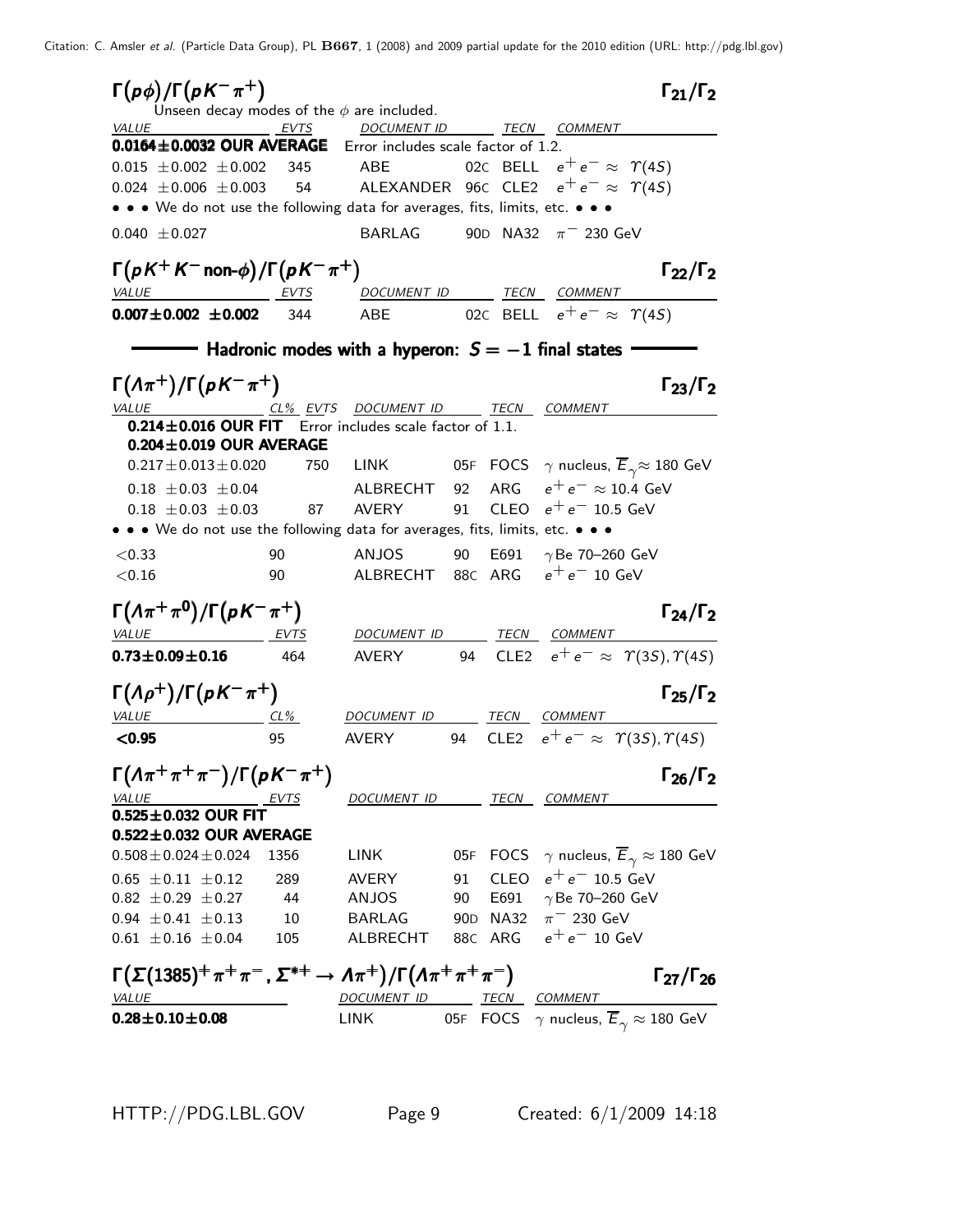| $\Gamma(\Sigma(1385)^- \pi^+ \pi^+, \, \Sigma^{*-} \to \varLambda \pi^-)/\Gamma(\varLambda \pi^+ \pi^+ \pi^-)$<br>VALUE                                                     |     | DOCUMENT ID TECN COMMENT                                                                                   |  |                                    | $\Gamma_{28}/\Gamma_{26}$                                                       |
|-----------------------------------------------------------------------------------------------------------------------------------------------------------------------------|-----|------------------------------------------------------------------------------------------------------------|--|------------------------------------|---------------------------------------------------------------------------------|
| $0.21 \pm 0.03 \pm 0.02$                                                                                                                                                    |     |                                                                                                            |  |                                    | LINK 05F FOCS $\gamma$ nucleus, $\overline{E}_{\gamma} \approx 180 \text{ GeV}$ |
| $\Gamma(\Lambda \pi^+ \rho^0)/\Gamma(\Lambda \pi^+ \pi^+ \pi^-)$<br><b>VALUE</b>                                                                                            |     | DOCUMENT ID TECN COMMENT                                                                                   |  |                                    | $\Gamma_{29}/\Gamma_{26}$                                                       |
| $0.40 \pm 0.12 \pm 0.12$                                                                                                                                                    |     | LINK 05F FOCS $\gamma$ nucleus, $\overline{E}_{\gamma} \approx 180$ GeV                                    |  |                                    |                                                                                 |
| $\Gamma(\Sigma(1385)^+\rho^0, \Sigma^{*+}\to\Lambda\pi^+)/\Gamma(\Lambda\pi^+\pi^+\pi^-)$<br><b>VALUE</b>                                                                   |     |                                                                                                            |  |                                    | $\Gamma_{30}/\Gamma_{26}$                                                       |
| $0.14 \pm 0.09 \pm 0.07$                                                                                                                                                    |     | <u>DOCUMENT ID</u> TECN COMMENT<br>LINK 05F FOCS $\gamma$ nucleus, $\overline{E}_{\gamma} \approx 180$ GeV |  |                                    |                                                                                 |
| $\Gamma(\Lambda\pi^+\pi^+\pi^-$ nonresonant)/ $\Gamma(\Lambda\pi^+\pi^+\pi^-)$                                                                                              |     |                                                                                                            |  |                                    | $\Gamma_{31}/\Gamma_{26}$                                                       |
|                                                                                                                                                                             |     |                                                                                                            |  |                                    |                                                                                 |
| $\frac{Value}{100}$ $\frac{CL\%}{90}$ $\frac{DOCUMENT \quad ID}{100}$ $\frac{TECN}{FOCS}$ $\frac{COMMENT}{\gamma}$ mucleus, $\overline{E}_{\gamma} \approx 180 \text{ GeV}$ |     |                                                                                                            |  |                                    |                                                                                 |
| $\Gamma(p\overline{K}^0\pi^+\pi^-)/\Gamma(\Lambda\pi^+\pi^+\pi^-)$                                                                                                          |     |                                                                                                            |  |                                    | $\Gamma$ <sub>9</sub> / $\Gamma$ <sub>26</sub>                                  |
| VALUE EVTS                                                                                                                                                                  |     | <u>DOCUMENT ID _______ TECN __ COMMENT</u>                                                                 |  |                                    |                                                                                 |
| • • • We do not use the following data for averages, fits, limits, etc. • • •                                                                                               |     |                                                                                                            |  |                                    |                                                                                 |
| $2.6 \pm 1.2$                                                                                                                                                               |     | ALEEV 96                                                                                                   |  | SPEC <i>n</i> nucleus, 50 GeV/ $c$ |                                                                                 |
| $4.3 \pm 1.2$                                                                                                                                                               | 130 | ALEEV 84 BIS2 nC 40-70 GeV                                                                                 |  |                                    |                                                                                 |
| $\Gamma(\Lambda\pi^+\pi^+\pi^-\pi^0$ total) / $\Gamma(\rho K^-\pi^+)$                                                                                                       |     |                                                                                                            |  |                                    | $\Gamma_{32}/\Gamma_2$                                                          |
| VALUE EVTS<br>$0.36 \pm 0.09 \pm 0.09$ 50                                                                                                                                   |     | DOCUMENT ID TECN COMMENT<br><sup>10</sup> CRONIN-HEN03 CLE3 $e^+e^- \approx \Upsilon(45)$                  |  |                                    |                                                                                 |
| 10 CRONIN-HENNESSY 03 finds this channel to be dominately $A\eta\pi^+$ and $A\omega\pi^+$ ; see<br>below.                                                                   |     |                                                                                                            |  |                                    |                                                                                 |
| $\Gamma(\Lambda \pi^+ \eta)/\Gamma(\rho K^- \pi^+)$<br><i>VALUE</i><br><u>EVTS</u>                                                                                          |     | Unseen decay modes of the $\eta$ are included.<br>DOCUMENT ID TECN COMMENT                                 |  |                                    | $\Gamma_{33}/\Gamma_2$                                                          |
| $0.36 \pm 0.07$ OUR AVERAGE                                                                                                                                                 |     |                                                                                                            |  |                                    |                                                                                 |
| $0.41 \pm 0.17 \pm 0.10$                                                                                                                                                    | 11  | CRONIN-HEN03 CLE3 $e^+e^- \approx \Upsilon(4S)$                                                            |  |                                    |                                                                                 |
| $0.35 \pm 0.05 \pm 0.06$ 116 AMMAR 95 CLE2 $e^+e^- \approx \Upsilon(4S)$                                                                                                    |     |                                                                                                            |  |                                    |                                                                                 |
| $\Gamma(\Sigma(1385)^+\eta)/\Gamma(\rho K^-\pi^+)$                                                                                                                          |     |                                                                                                            |  |                                    | $\Gamma_{34}/\Gamma_2$                                                          |
| <u>VALUE EVTS DOCUMENT ID TECN COMMENT</u>                                                                                                                                  |     | Unseen decay modes of the $\Sigma(1385)^+$ and $\eta$ are included.                                        |  |                                    |                                                                                 |
| $0.17 \pm 0.04 \pm 0.03$                                                                                                                                                    | 54  | AMMAR 95 CLE2 $e^+e^- \approx \Upsilon(4S)$                                                                |  |                                    |                                                                                 |
| $\Gamma(\Lambda \pi^+ \omega)/\Gamma(pK^-\pi^+)$                                                                                                                            |     | Unseen decay modes of the $\omega$ are included.                                                           |  |                                    | $\Gamma_{35}/\Gamma_2$                                                          |
| EVTS<br><b>VALUE</b>                                                                                                                                                        |     | DOCUMENT ID TECN COMMENT                                                                                   |  |                                    |                                                                                 |
| $0.24 \pm 0.06 \pm 0.06$                                                                                                                                                    | 32  | CRONIN-HEN03 CLE3 $e^+e^- \approx \Upsilon(4S)$                                                            |  |                                    |                                                                                 |
| $\Gamma(\Lambda\pi^+\pi^+\pi^-\pi^0$ , no $\eta$ or $\omega$ )/ $\Gamma(\rho K^-\pi^+)$                                                                                     |     |                                                                                                            |  |                                    | $\Gamma_{36}/\Gamma_2$                                                          |
| <u>VALUE CL% DOCUMENT ID TECN COMMENT</u>                                                                                                                                   |     |                                                                                                            |  |                                    |                                                                                 |
| < 0.13                                                                                                                                                                      | 90  | CRONIN-HEN03 CLE3 $e^+e^- \approx \Upsilon(45)$                                                            |  |                                    |                                                                                 |
|                                                                                                                                                                             |     |                                                                                                            |  |                                    |                                                                                 |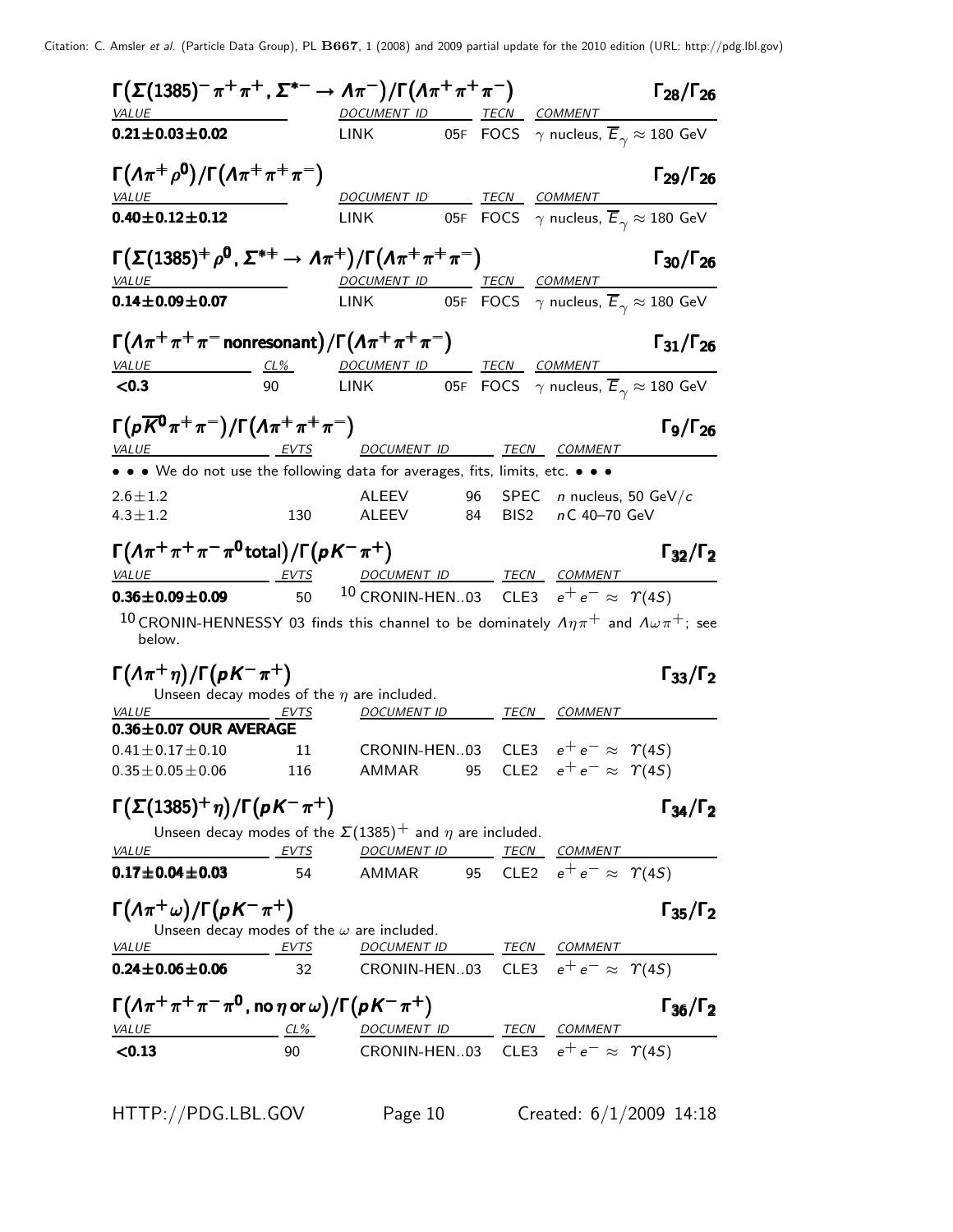| $\Gamma(\Lambda K^+\overline{K^0})/\Gamma(pK^-\pi^+)$                                             |              |                                               |           |                                                  | $\Gamma_{37}/\Gamma_2$                                                     |
|---------------------------------------------------------------------------------------------------|--------------|-----------------------------------------------|-----------|--------------------------------------------------|----------------------------------------------------------------------------|
| <u>VALUE</u> EVTS<br>$\overline{0.093 \pm 0.018}$ OUR FIT Error includes scale factor of 1.7.     |              | DOCUMENT ID TECN COMMENT                      |           |                                                  |                                                                            |
| $0.131 \pm 0.020$ OUR AVERAGE                                                                     |              |                                               |           |                                                  |                                                                            |
| $0.142 \pm 0.018 \pm 0.022$                                                                       | 251          | <b>LINK</b>                                   |           |                                                  | 05F FOCS $\gamma$ nucleus, $\overline{E}_{\gamma} \approx 180$ GeV         |
| $0.12 \pm 0.02 \pm 0.02$ 59                                                                       |              | AMMAR                                         | 95        | CLE2 $e^+e^- \approx \Upsilon(4S)$               |                                                                            |
| $\Gamma(\Xi(1690)^0 K^+, \Xi^{*0} \to \Lambda \overline{K}^0)/\Gamma(\Lambda K^+ \overline{K}^0)$ |              |                                               |           |                                                  | $\Gamma_{38}/\Gamma_{37}$                                                  |
| VALUE EVTS                                                                                        |              | DOCUMENT ID TECN COMMENT                      |           |                                                  |                                                                            |
| $0.28 \pm 0.07$ OUR AVERAGE<br>$0.32 \pm 0.10 \pm 0.04$                                           | $84 \pm 24$  | LINK                                          |           |                                                  | 05F FOCS $\gamma$ nucleus, $\overline{E}_{\gamma} \approx 180$ GeV         |
| $0.26 \pm 0.08 \pm 0.03$                                                                          | 93           | ABE                                           |           | 02C BELL $e^+e^- \approx \Upsilon(4S)$           |                                                                            |
|                                                                                                   |              |                                               |           |                                                  |                                                                            |
| $\Gamma(\Lambda K^+\overline{K^0})/\Gamma(\Lambda\pi^+)$<br><b>VALUE</b>                          |              | EVTS DOCUMENT ID TECN COMMENT                 |           |                                                  | $\Gamma_{37}/\Gamma_{23}$                                                  |
| 0.43 $\pm$ 0.08 OUR FIT Error includes scale factor of 2.0.                                       |              |                                               |           |                                                  |                                                                            |
| $0.395 \pm 0.026 \pm 0.036$                                                                       | $460 \pm 30$ | AUBERT 070 BABR $e^+e^- \approx \Upsilon(4S)$ |           |                                                  |                                                                            |
| $\Gamma(\Sigma^0\pi^+)/\Gamma(\rho K^-\pi^+)$                                                     |              |                                               |           |                                                  | $\Gamma_{39}/\Gamma_2$                                                     |
| VALUE EVTS                                                                                        |              | DOCUMENT ID TECN COMMENT                      |           |                                                  |                                                                            |
| $0.210 \pm 0.018$ OUR FIT                                                                         |              |                                               |           |                                                  |                                                                            |
| 0.20 $\pm$ 0.04 OUR AVERAGE<br>$0.21 \pm 0.02 \pm 0.04$                                           | 196          | AVERY                                         | 94        | CLE2 $e^+e^- \approx \Upsilon(3S), \Upsilon(4S)$ |                                                                            |
| $0.17 \pm 0.06 \pm 0.04$                                                                          |              | ALBRECHT                                      | ARG<br>92 | $e^+e^- \approx 10.4 \text{ GeV}$                |                                                                            |
|                                                                                                   |              |                                               |           |                                                  |                                                                            |
| $\Gamma(\Sigma^0\pi^+)/\Gamma(\Lambda\pi^+)$                                                      |              |                                               |           |                                                  | $\Gamma_{39}/\Gamma_{23}$                                                  |
| VALUE EVTS<br>$0.98 \pm 0.05$ OUR FIT                                                             |              | <u>DOCUMENT ID</u>                            |           | TECN COMMENT                                     |                                                                            |
| $0.98 \pm 0.05$ OUR AVERAGE                                                                       |              |                                               |           |                                                  |                                                                            |
| $0.977 \pm 0.015 \pm 0.051$                                                                       | 33k          | AUBERT                                        |           | 070 BABR $e^+e^- \approx \Upsilon(4S)$           |                                                                            |
| $1.09 \pm 0.11 \pm 0.19$                                                                          | 750          | LINK                                          |           |                                                  | 05F FOCS $\gamma$ nucleus, $\overline{E}_{\gamma} \approx 180 \text{ GeV}$ |
| $\Gamma(\Sigma^+\pi^0)/\Gamma(\rho K^-\pi^+)$                                                     |              |                                               |           |                                                  | $\Gamma_{40}/\Gamma_2$                                                     |
| <i>VALUE</i>                                                                                      | EVTS         | DOCUMENT ID                                   |           | TECN COMMENT                                     |                                                                            |
| $0.20 \pm 0.03 \pm 0.03$                                                                          | 93           | KUBOTA                                        | 93        | CLE2 $e^+e^- \approx \Upsilon(4S)$               |                                                                            |
| $\Gamma(\Sigma^+\eta)/\Gamma(\rho K^-\pi^+)$                                                      |              |                                               |           |                                                  | $\Gamma_{41}/\Gamma_2$                                                     |
| Unseen decay modes of the $\eta$ are included.                                                    |              |                                               |           |                                                  |                                                                            |
| <i>VALUE</i>                                                                                      | EVTS         | DOCUMENT ID TECN COMMENT                      |           |                                                  |                                                                            |
| $0.11 \pm 0.03 \pm 0.02$                                                                          | 26           | AMMAR                                         |           | 95 CLE2 $e^+e^- \approx \Upsilon(4S)$            |                                                                            |
| $\Gamma(\Sigma^+\pi^+\pi^-)/\Gamma(pK^-\pi^+)$                                                    |              |                                               |           |                                                  | $\Gamma_{42}/\Gamma_2$                                                     |
| <b>VALUE</b>                                                                                      |              |                                               |           | DOCUMENT ID TECN COMMENT                         |                                                                            |
| $0.72\pm0.07$ OUR FIT                                                                             |              |                                               |           |                                                  |                                                                            |
| $0.69 \pm 0.08$ OUR AVERAGE                                                                       |              |                                               |           |                                                  |                                                                            |
| $0.72 \pm 0.14$                                                                                   | 47 $\pm$ 9   |                                               |           | CLE2 $e^+e^- \approx \Upsilon(4S)$               | VAZQUEZ-JA08 SELX $\Sigma^-$ nucleus, 600 GeV                              |
| $0.74 \pm 0.07 \pm 0.09$                                                                          | 487          | KUBOTA                                        | 93        |                                                  |                                                                            |
| $0.54 + 0.18$<br>-0.15                                                                            | 11           | BARLAG                                        | 92        | NA32 $\pi$ <sup>-</sup> Cu 230 GeV               |                                                                            |
|                                                                                                   |              |                                               |           |                                                  |                                                                            |

HTTP://PDG.LBL.GOV Page 11 Created: 6/1/2009 14:18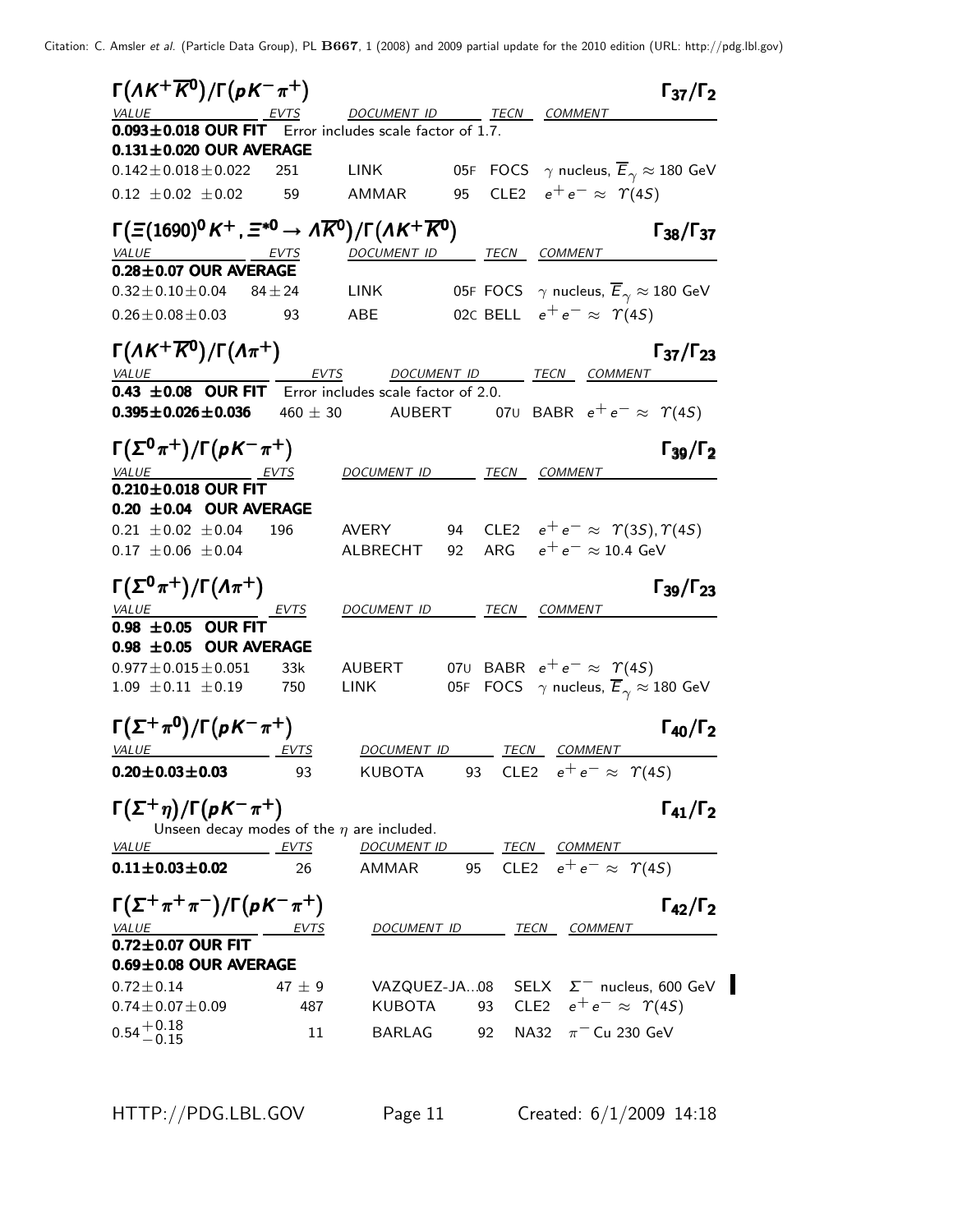| $\Gamma(\Sigma^+\rho^0)/\Gamma(\rho K^-\pi^+)$                                         |             |                                               |    |                  |                                                                    | $\Gamma_{43}/\Gamma_2$    |
|----------------------------------------------------------------------------------------|-------------|-----------------------------------------------|----|------------------|--------------------------------------------------------------------|---------------------------|
| <b>VALUE</b>                                                                           | CL%         | DOCUMENT ID                                   |    | TECN             | <b>COMMENT</b>                                                     |                           |
| < 0.27                                                                                 | 95          | <b>KUBOTA</b>                                 | 93 |                  | CLE2 $e^+e^- \approx \Upsilon(45)$                                 |                           |
| $\Gamma(\Sigma^-\pi^+\pi^+)/\Gamma(\rho K^-\pi^+)$<br><i><b>VALUE</b></i>              |             | DOCUMENT ID                                   |    |                  | <i>TECN COMMENT</i>                                                | $\Gamma_{44}/\Gamma_2$    |
| 0.33 $\pm$ 0.06 OUR FIT                                                                |             |                                               |    |                  |                                                                    |                           |
| $0.314 \pm 0.067$                                                                      | $30 \pm 6$  | VAZQUEZ-JA08 SELX $\Sigma^-$ nucleus, 600 GeV |    |                  |                                                                    |                           |
| $\Gamma(\Sigma^{-}\pi^{+}\pi^{+})/\Gamma(\Sigma^{+}\pi^{+}\pi^{-})$<br><i>VALUE</i>    | EVTS        | DOCUMENT ID TECN COMMENT                      |    |                  |                                                                    | $\Gamma_{44}/\Gamma_{42}$ |
| $0.46\pm0.09$ OUR FIT<br>$0.53 \pm 0.15 \pm 0.07$                                      | 56          | <b>FRABETTI</b>                               |    |                  | 94E E687 $\gamma$ Be, $\overline{E}_{\gamma}$ 220 GeV              |                           |
| $\Gamma(\Sigma^0 \pi^+ \pi^0)/\Gamma(pK^-\pi^+)$<br>VALUE EVTS                         |             | DOCUMENT ID                                   |    |                  | TECN COMMENT                                                       | $\Gamma_{45}/\Gamma_2$    |
| $0.36 \pm 0.09 \pm 0.10$                                                               | 117         | <b>AVERY</b>                                  | 94 |                  | CLE2 $e^+e^- \approx \Upsilon(35), \Upsilon(45)$                   |                           |
| $\Gamma(\Sigma^{0}\pi^{+}\pi^{+}\pi^{-})/\Gamma(pK^{-}\pi^{+})$<br>VALUE               |             | DOCUMENT ID                                   |    |                  | TECN COMMENT                                                       | $\Gamma_{46}/\Gamma_2$    |
| $0.17 \pm 0.04$ OUR FIT<br>$0.21 \pm 0.05 \pm 0.05$                                    | 90          | <b>AVERY</b>                                  | 94 |                  | CLE2 $e^+e^- \approx$<br>$\Upsilon(35), \Upsilon(45)$              |                           |
| $\Gamma(\Sigma^0 \pi^+ \pi^+ \pi^-)/\Gamma(\Lambda \pi^+ \pi^+ \pi^-)$<br><i>VALUE</i> | EVIS        | DOCUMENT ID                                   |    | TECN COMMENT     |                                                                    | $\Gamma_{46}/\Gamma_{26}$ |
| $0.31 \pm 0.08$ OUR FIT<br>$0.26 \pm 0.06 \pm 0.09$                                    | 480         | LINK                                          |    |                  | 05F FOCS $\gamma$ nucleus, $\overline{E}_{\gamma} \approx 180$ GeV |                           |
| $\Gamma(\Sigma^+\omega)/\Gamma(pK^-\pi^+)$                                             |             |                                               |    |                  |                                                                    | $\Gamma_{48}/\Gamma_2$    |
| Unseen decay modes of the $\omega$ are included.<br>VALUE                              | EVTS        | <b>DOCUMENT ID</b>                            |    |                  | TECN COMMENT                                                       |                           |
| $0.54 \pm 0.13 \pm 0.06$                                                               | 107         | KUBOTA                                        | 93 | CLE <sub>2</sub> | $e^+e^- \approx \Upsilon(4S)$                                      |                           |
| $\Gamma(\Sigma^+ K^+ K^-)/\Gamma(\rho K^- \pi^+)$                                      |             |                                               |    |                  |                                                                    | $\Gamma_{49}/\Gamma_2$    |
| VALUE EVTS<br>$0.056 \pm 0.008$ OUR FIT                                                |             | DOCUMENT ID TECN COMMENT                      |    |                  |                                                                    |                           |
| $0.070 \pm 0.011 \pm 0.011$                                                            | 59          | AVERY 93 CLE2 $e^+e^- \approx 10.5$ GeV       |    |                  |                                                                    |                           |
| $\Gamma(\Sigma^+ K^+ K^-)/\Gamma(\Sigma^+ \pi^+ \pi^-)$                                |             |                                               |    |                  |                                                                    | $\Gamma_{49}/\Gamma_{42}$ |
| $\frac{VALUE}{0.078 \pm 0.009}$ OUR FIT                                                |             | DOCUMENT ID TECN COMMENT                      |    |                  |                                                                    |                           |
| $0.074 \pm 0.009$ OUR AVERAGE                                                          |             |                                               |    |                  |                                                                    |                           |
| $0.076 \pm 0.007 \pm 0.009$                                                            | 246         | ABE                                           |    |                  | 02C BELL $e^+e^- \approx \Upsilon(4S)$                             |                           |
| $0.071 \pm 0.011 \pm 0.011$                                                            | 103         | LINK                                          |    |                  | 02G FOCS $\gamma$ nucleus, $\approx$ 180 GeV                       |                           |
| $\Gamma(\Sigma^+\phi)/\Gamma(pK^-\pi^+)$                                               |             |                                               |    |                  |                                                                    | $\Gamma_{50}/\Gamma_2$    |
| Unseen decay modes of the $\phi$ are included.<br><b>VALUE</b>                         | <u>EVTS</u> | DOCUMENT ID TECN COMMENT                      |    |                  |                                                                    |                           |
| $0.062 \pm 0.010$ OUR FIT<br>$0.069 \pm 0.023 \pm 0.016$                               | 26          | AVERY                                         | 93 |                  | CLE2 $e^+e^- \approx 10.5$ GeV                                     |                           |
| HTTP://PDG.LBL.GOV                                                                     |             | Page 12                                       |    |                  |                                                                    | Created: $6/1/2009$ 14:18 |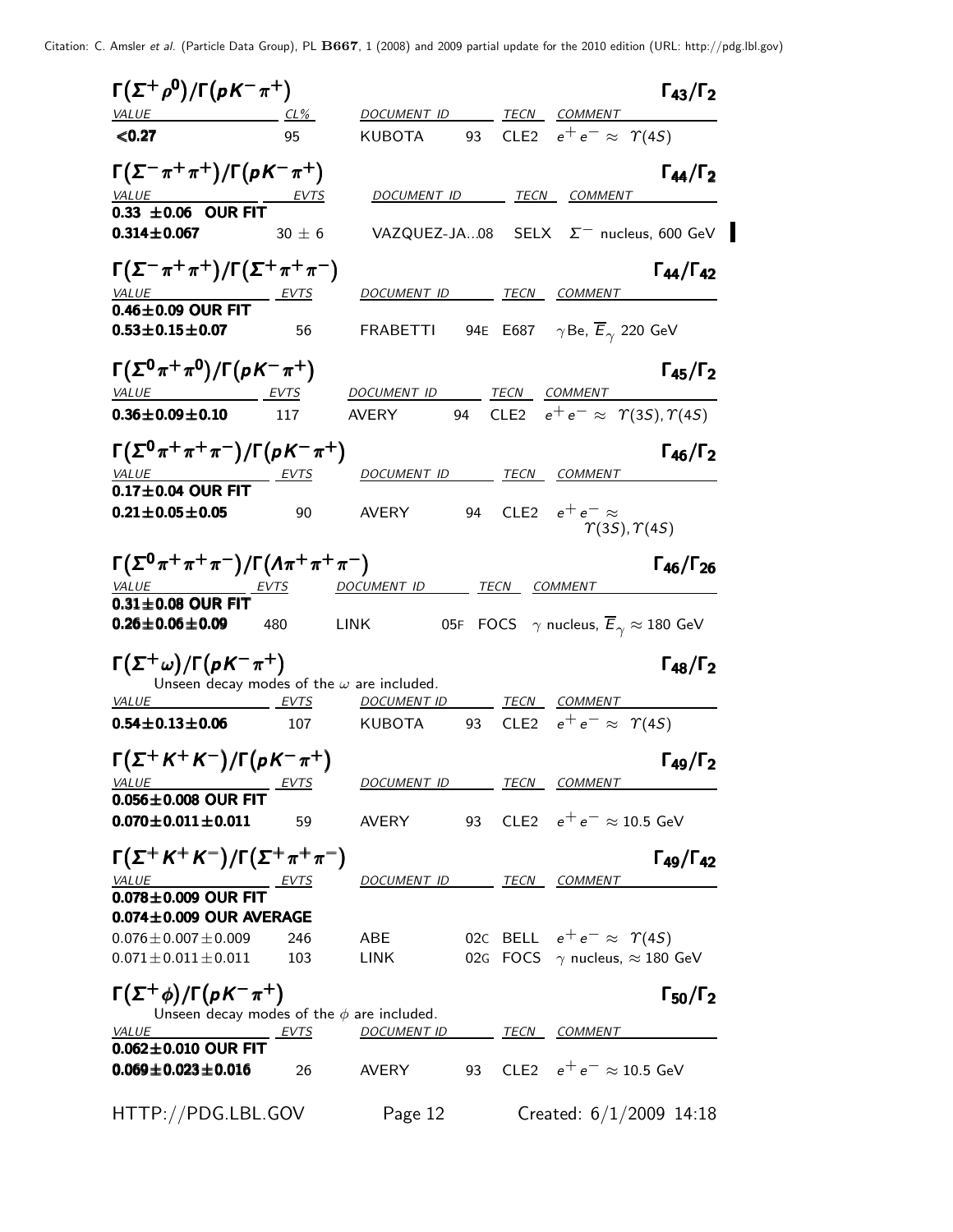| $\Gamma(\Sigma^+\phi)/\Gamma(\Sigma^+\pi^+\pi^-)$<br>Unseen decay modes of the $\phi$ are included. |      |                                     |    |                  | $\Gamma_{50}/\Gamma_{42}$                                                           |
|-----------------------------------------------------------------------------------------------------|------|-------------------------------------|----|------------------|-------------------------------------------------------------------------------------|
| VALUE                                                                                               | EVTS | <b>DOCUMENT ID</b>                  |    | TECN             | COMMENT                                                                             |
| $0.087 \pm 0.012$ OUR FIT                                                                           |      |                                     |    |                  |                                                                                     |
| $0.086 \pm 0.012$ OUR AVERAGE                                                                       |      |                                     |    |                  |                                                                                     |
| $0.085 \pm 0.012 \pm 0.012$                                                                         | 129  | ABE                                 |    |                  | 02C BELL $e^+e^- \approx \Upsilon(4S)$                                              |
| $0.087 \pm 0.016 \pm 0.006$                                                                         | 57   | <b>LINK</b>                         |    | 02G FOCS         | $\gamma$ nucleus, $\approx 180$ GeV                                                 |
| $\Gamma(\Xi(1690)^0 K^+, \Xi^{*0} \to \Sigma^+ K^-)/\Gamma(\Sigma^+ \pi^+ \pi^-)$                   |      |                                     |    |                  | $\Gamma_{51}/\Gamma_{42}$                                                           |
| VALUE                                                                                               | EVTS | DOCUMENT ID                         |    |                  | TECN COMMENT                                                                        |
| $0.023 \pm 0.005$ OUR AVERAGE                                                                       |      |                                     |    |                  |                                                                                     |
| $0.023 \pm 0.005 \pm 0.005$                                                                         | 75   | <b>ABE</b>                          |    |                  | 02C BELL $e^+e^- \approx \Upsilon(4S)$                                              |
| $0.022 \pm 0.006 \pm 0.006$                                                                         | 34   | <b>LINK</b>                         |    |                  | 02G FOCS $\gamma$ nucleus, $\approx$ 180 GeV                                        |
| $\Gamma(\Sigma^+ K^+ K^-$ nonresonant)/ $\Gamma(\Sigma^+ \pi^+ \pi^-)$                              |      |                                     |    |                  | $\Gamma_{52}/\Gamma_{42}$                                                           |
| VALUE                                                                                               |      | <u>CL% DOCUMENT ID TECN COMMENT</u> |    |                  |                                                                                     |
| < 0.018                                                                                             | 90   | ABE                                 |    |                  | 02C BELL $e^+e^- \approx \Upsilon(45)$                                              |
| • • • We do not use the following data for averages, fits, limits, etc. • • •                       |      |                                     |    |                  |                                                                                     |
| < 0.028                                                                                             | 90   | <b>LINK</b>                         |    |                  | 02G FOCS $\gamma$ nucleus, $\approx$ 180 GeV                                        |
| $\Gamma(\Xi^0 K^+)/\Gamma(pK^-\pi^+)$                                                               |      |                                     |    |                  | $\Gamma_{53}/\Gamma_2$                                                              |
| <u>EVTS</u><br>VALUE                                                                                |      | DOCUMENT ID                         |    |                  | TECN COMMENT                                                                        |
| $0.078\!\pm\!0.013\!\pm\!0.013$                                                                     | 56   | AVERY                               | 93 | CLE <sub>2</sub> | $e^+e^- \approx 10.5$ GeV                                                           |
| $\Gamma(\equiv^- K^+ \pi^+)/\Gamma(p K^- \pi^+)$                                                    |      |                                     |    |                  | $\Gamma_{54}/\Gamma_2$                                                              |
| <i>VALUE</i><br>EVTS                                                                                |      | DOCUMENT ID TECN COMMENT            |    |                  |                                                                                     |
| $0.102 \pm 0.010$ OUR FIT                                                                           |      | Error includes scale factor of 1.1. |    |                  |                                                                                     |
|                                                                                                     |      |                                     |    |                  | 0.098±0.021 OUR AVERAGE Error includes scale factor of 1.3. See the ideogram below. |
| $0.14 \pm 0.03 \pm 0.02$                                                                            | 34   | ALBRECHT                            |    | 95B ARG          | $e^+e^- \approx 10.4 \text{ GeV}$                                                   |
| $0.079 \pm 0.013 \pm 0.014$ 60                                                                      |      | AVERY                               |    |                  | 93 CLE2 $e^+e^- \approx 10.5$ GeV                                                   |
| $0.15 \pm 0.04 \pm 0.03$                                                                            | 30   | AVERY                               | 91 | <b>CLEO</b>      | $e^+e^-$ 10.5 GeV                                                                   |

HTTP://PDG.LBL.GOV Page 13 Created: 6/1/2009 14:18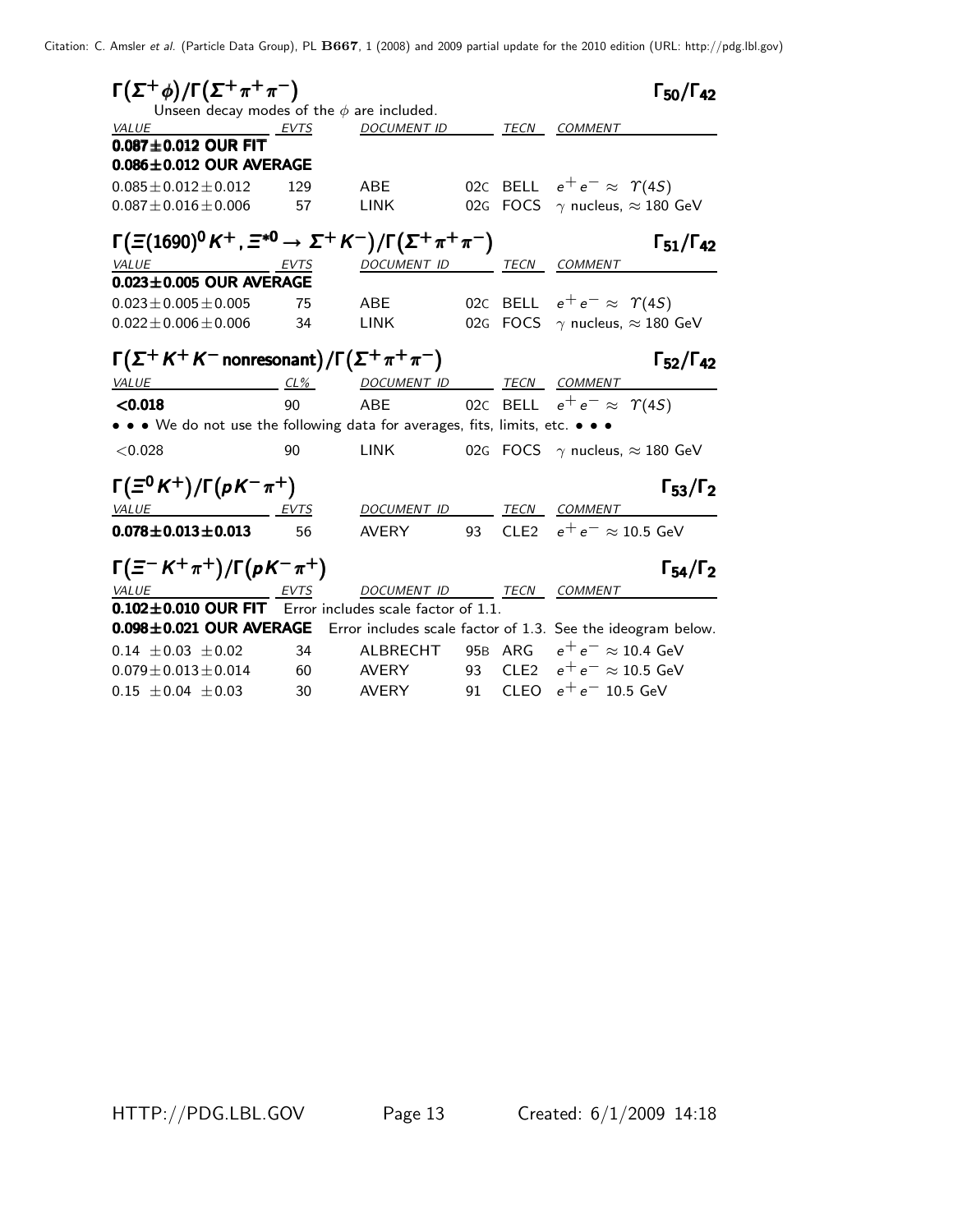

HTTP://PDG.LBL.GOV Page 14 Created: 6/1/2009 14:18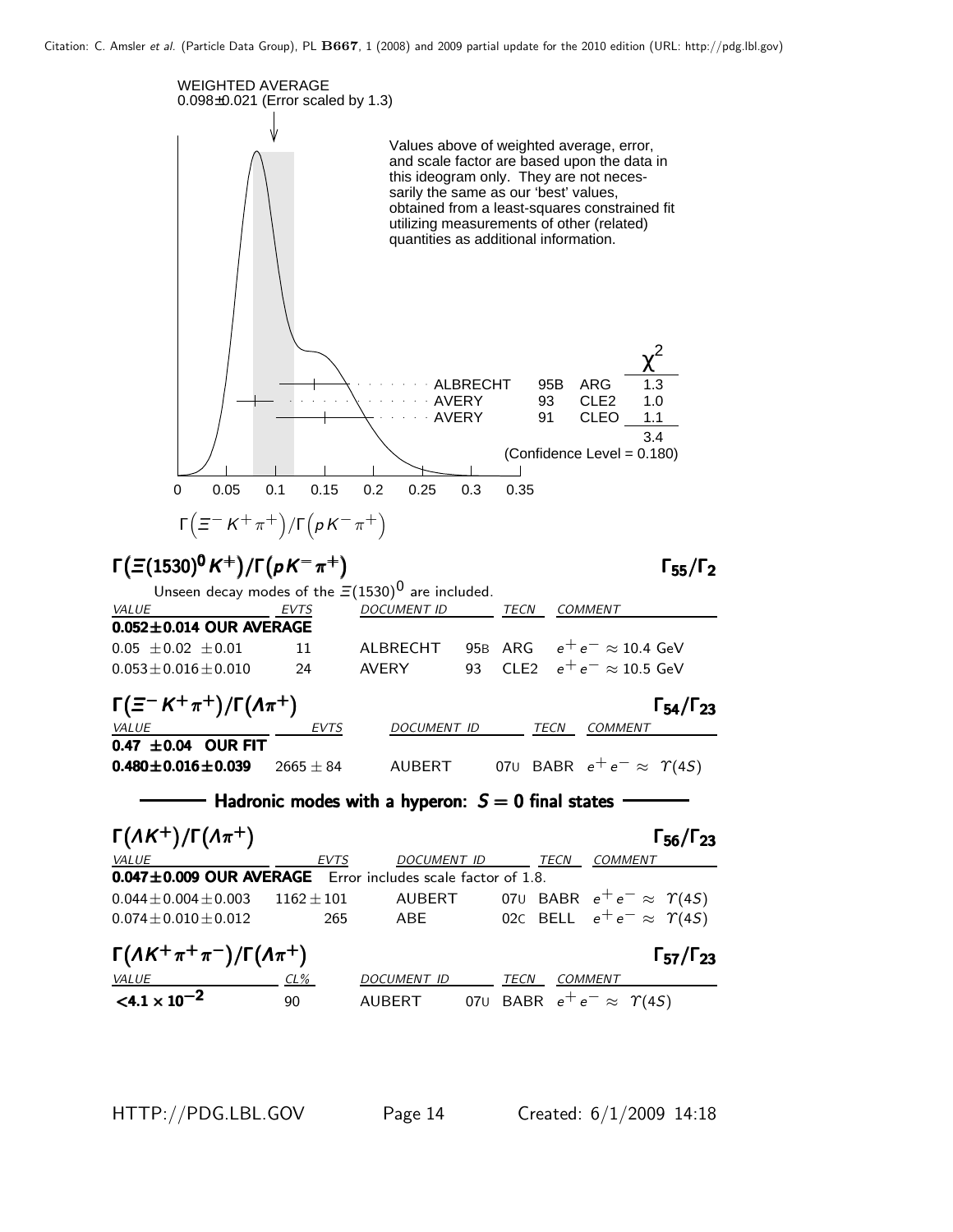Γ $(\Sigma^0 K^+) / \Gamma(\Sigma^0 \pi^+)$  Γ<sub>58</sub>/Γ<sub>39</sub> DOCUMENT ID TECN COMMENT 0.040±0.006 OUR AVERAGE  $0.038 \pm 0.005 \pm 0.003$   $366 \pm 52$  AUBERT 07U BABR  $e^+e^- \approx \Upsilon(45)$  $0.056 \pm 0.014 \pm 0.008$  75 ABE 02C BELL  $e^+e^- \approx \Upsilon(4S)$  $\Gamma(\Sigma^0\, K^+\, \pi^+\, \pi^-)/\Gamma(\Sigma^0\, \pi^+)$  Γ59/Γ39 ¢Γ59/Γ VALUE CL<sup>%</sup> DOCUMENT ID TECN COMMENT  ${<}2.0\times10^{-2}$ AUBERT 07U BABR  $e^+ e^- \approx \Upsilon(4S)$  $\Gamma(\Sigma^+ K^+ \pi^-)/\Gamma(\Sigma^+ \pi^+ \pi^-)$  Γ<sub>60</sub>/Γ<sub>42</sub> Γ<sub>60</sub>/Γ<sub>42</sub> VALUE EVTS DOCUMENT ID TECN COMMENT **0.047±0.011±0.008** 105 ABE 02C BELL  $e^+e^- \approx \Upsilon(4S)$  $\Gamma(\Sigma^+ K^*(892)^0)/\Gamma(\Sigma^+ \pi^+ \pi^-)$  Γ<sub>61</sub>/Γ<sub>42</sub> ¢Γ61/Γ Unseen decay modes of the  $K^*(892)^0$  are included. VALUE EVTS DOCUMENT ID TECN COMMENT **0.078±0.018±0.013** 49 LINK 02G FOCS  $\gamma$  nucleus,  $\approx$  180 GeV Γ $(\Sigma^- K^+ \pi^+) / \Gamma (\Sigma^+ K^* (892)^0)$  Γ<sub>62</sub>/Γ<sub>61</sub> ¢Γ62/Γ VALUE CL<sup>%</sup> DOCUMENT ID TECN COMMENT  $\langle 0.35$  90 LINK 02G FOCS  $\gamma$  nucleus,  $\approx 180$  GeV - Doubly Cabibbo-suppressed modes - $\Gamma(pK^+\pi^-)/\Gamma(pK^-\pi^+)$   $\Gamma_{63}/\Gamma_2$  $^{+})$  Γ<sub>63</sub>/Γ VALUE CL% DOCUMENT ID TECN COMMENT  $\textbf{<}0.0046$  90 LINK 05K FOCS R =  $(0.05 \pm 0.26 \pm 0.02)\%$ - Semileptonic modes - $\Gamma(\Lambda \ell^+ \nu_\ell)/\Gamma(\rho K^- \pi^+)$   $\Gamma_{64}/\Gamma_2$ ¢Γ64/ΓWe average here the averages of the next two data blocks. VALUE COMMENT DOCUMENT ID COMMENT 0.41±0.05 OUR AVERAGE 0.42±0.07 PDG 02 Our Γ $(Ae^+ \nu_e)/Γ(pK^- π^+)$ 0.39±0.08 PDG 02 Our Γ $(Aμ<sup>+</sup>ν<sub>μ</sub>)/Γ(pK<sup>-</sup>π<sup>+</sup>)$  $\Gamma(\Lambda e^+ \nu_e)/\Gamma(\rho K^-\pi^+)$  Γ<sub>65</sub>/Γ<sub>2</sub> VALUE **A COMMENT ID** TECN COMMENT 0.42±0.07 OUR AVERAGE 0.43±0.08  $11,12$  BERGFELD 94 CLE2  $e^+e^-$  ≈  $\Upsilon(4S)$ <br>0.38+0.14  $12,13$  ALBRECHT 91G ARG  $e^+e^-$  ≈ 10.4 Ge  $0.38 \pm 0.14$  12,13 ALBRECHT 91G ARG  $e^+ e^- \approx 10.4$  GeV <sup>11</sup> BERGFELD 94 measures  $\sigma(e^+e^- \rightarrow A_c^+e^-)$  $\frac{1}{c}$  X)⋅B(Λ $\frac{1}{c}$  → Λe<sup>+</sup>ν<sub>e</sub>) = (4.87 ± 0.28 ± 0.69) pb.  $^{12}$  To extract Γ( $\Lambda_c^+\to$   $\Lambda$ e $^+\nu_e$ )/Γ( $\Lambda_c^+\to$   $\mu$ K $^ \pi^+$ ), we use  $\sigma$ (e $^+$  e $^ \to$   $\Lambda_c^+$  $_{c}^{+}$ X)·B( $\Lambda_{c}$   $\rightarrow$  $p$   $\kappa^-\pi^+)$   $=$   $(11.2\,\pm\,1.3)$  pb, which is the weighted average of measurements from ARGUS (ALBRECHT 96E) and CLEO (AVERY 91). 13 ALBRECHT 91G measures  $\sigma(e^+e^- \rightarrow A_c^+)$  $c^+$ X)·B( $\Lambda_c^+$   $\to$   $\Lambda e^+$  $\nu_e$ ) = (4.20  $\pm$  1.28  $\pm$ 0.71) pb. HTTP://PDG.LBL.GOV Page 15 Created: 6/1/2009 14:18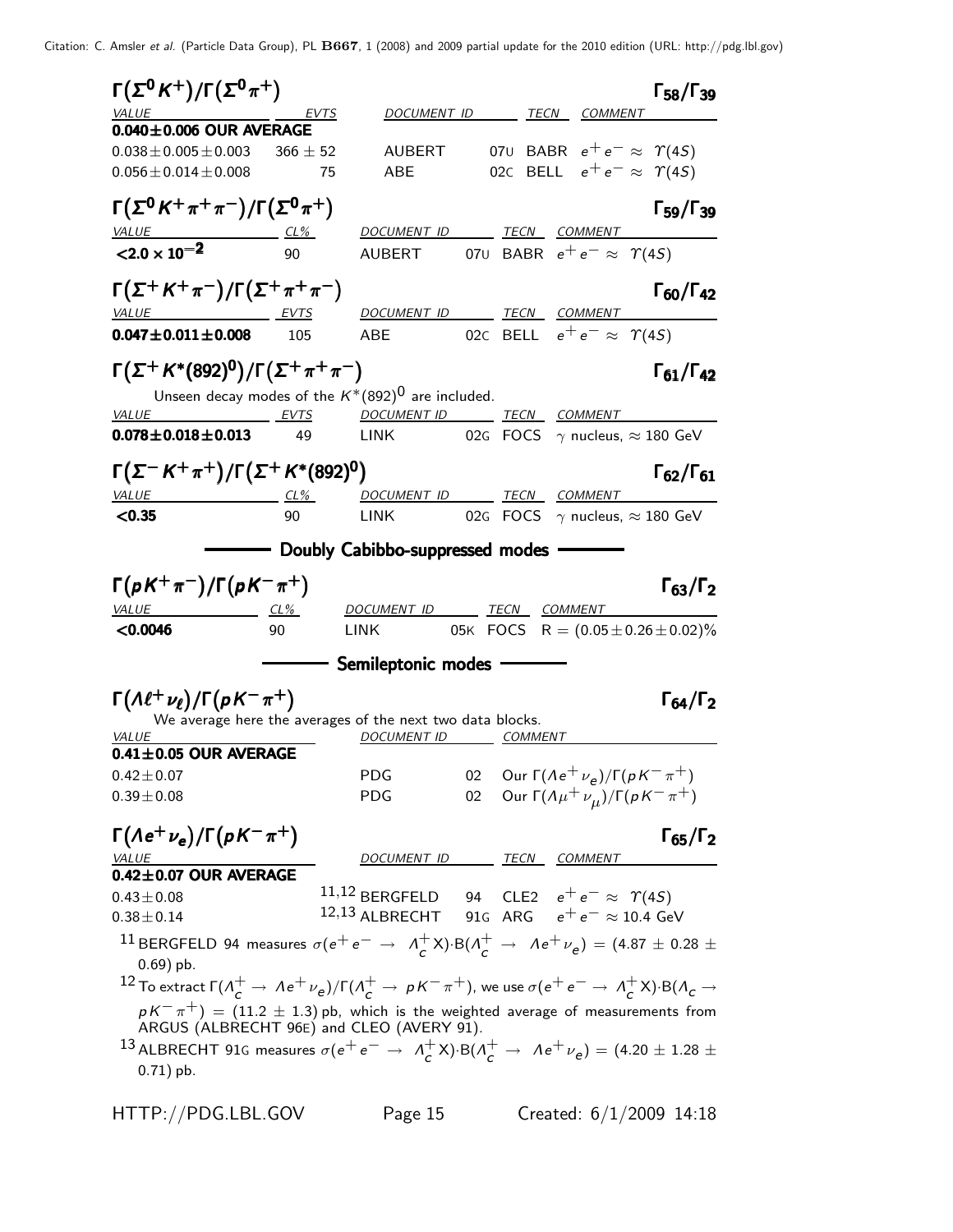| $\Gamma(\Lambda \mu^+ \nu_\mu)/\Gamma(\rho K^- \pi^+)$                                                                                                                                |                                                      |    |                                    | $\Gamma_{66}/\Gamma_2$ |
|---------------------------------------------------------------------------------------------------------------------------------------------------------------------------------------|------------------------------------------------------|----|------------------------------------|------------------------|
| VALUE<br>$0.39 \pm 0.08$ OUR AVERAGE                                                                                                                                                  | DOCUMENT ID TECN COMMENT                             |    |                                    |                        |
| $0.40 \pm 0.09$                                                                                                                                                                       | 14,15 BERGFELD 94 CLE2 $e^+e^- \approx \Upsilon(4S)$ |    |                                    |                        |
| $0.35 \pm 0.20$                                                                                                                                                                       | 15,16 ALBRECHT 91G ARG $e^+e^- \approx 10.4$ GeV     |    |                                    |                        |
| <sup>14</sup> BERGFELD 94 measures $\sigma(e^+e^-\rightarrow A_c^+X)\cdot B(A_c^+\rightarrow A\mu^+\nu_\mu)=(4.43\pm0.51\pm0.51)$<br>$0.64$ ) pb.                                     |                                                      |    |                                    |                        |
| $^{15}$ To extract $\Gamma(\Lambda_c^+\to\Lambda\mu^+\nu_{\mu})/\Gamma(\Lambda_c^+\to\mu K^-\pi^+)$ , we use $\sigma(e^+e^-\to\Lambda_c^+X)\cdot {\rm B}(\Lambda_c\to\Lambda_c^+X)$   |                                                      |    |                                    |                        |
| $pK^-\pi^+) = (11.2 \pm 1.3)$ pb, which is the weighted average of measurements from                                                                                                  |                                                      |    |                                    |                        |
| ARGUS (ALBRECHT 96E) and CLEO (AVERY 91).<br>16 ALBRECHT 91G measures $\sigma(e^+e^- \rightarrow A_c^+X)$ ·B $(A_c^+ \rightarrow A_\mu^+\nu_\mu)=(3.91\pm 2.02\pm 1)$<br>$0.90$ ) pb. |                                                      |    |                                    |                        |
|                                                                                                                                                                                       | — Inclusive modes                                    |    |                                    |                        |
| $\Gamma(e^+$ anything) / $\Gamma_{total}$                                                                                                                                             |                                                      |    |                                    | $\Gamma_{67}/\Gamma$   |
| VALUE                                                                                                                                                                                 | DOCUMENT ID TECN COMMENT                             |    |                                    |                        |
| $0.045 \pm 0.017$                                                                                                                                                                     | <b>VELLA</b>                                         | 82 | MRK2 $e^+e^-$ 4.5–6.8 GeV          |                        |
| $\Gamma(p e^+$ anything) / $\Gamma_{\text{total}}$                                                                                                                                    |                                                      |    |                                    | $\Gamma_{68}/\Gamma$   |
| VALUE                                                                                                                                                                                 | DOCUMENT ID                                          |    | TECN COMMENT                       |                        |
| $0.018 \pm 0.009$                                                                                                                                                                     | <sup>17</sup> VELLA 82 MRK2 $e^+e^-$ 4.5–6.8 GeV     |    |                                    |                        |
| $17$ VELLA 82 includes protons from $\Lambda$ decay.                                                                                                                                  |                                                      |    |                                    |                        |
| $\Gamma(\Lambda e^+$ anything) / $\Gamma_{total}$                                                                                                                                     |                                                      |    |                                    | $\Gamma_{69}/\Gamma$   |
| <i>VALUE</i>                                                                                                                                                                          | DOCUMENT ID TECN COMMENT                             |    |                                    |                        |
| • • • We do not use the following data for averages, fits, limits, etc. • • •                                                                                                         |                                                      |    |                                    |                        |
| $0.011 \pm 0.008$                                                                                                                                                                     | $^{18}$ VELLA 82 MRK2 $e^+e^-$ 4.5–6.8 GeV           |    |                                    |                        |
| $18$ VELLA 82 includes A's from $\Sigma^0$ decay.                                                                                                                                     |                                                      |    |                                    |                        |
|                                                                                                                                                                                       |                                                      |    |                                    | $\Gamma_{70}/\Gamma$   |
| $\Gamma(p \text{ anything})/\Gamma_{\text{total}}$<br><i>VALUE</i>                                                                                                                    | DOCUMENT ID TECN COMMENT                             |    |                                    |                        |
| $0.50 \pm 0.08 \pm 0.14$                                                                                                                                                              | $^{19}$ CRAWFORD                                     |    | 92 CLEO $e^+e^-$ 10.5 GeV          |                        |
| <sup>19</sup> This CRAWFORD 92 value includes protons from $\Lambda$ decay. The value is model dependent,                                                                             |                                                      |    |                                    |                        |
| but account is taken of this in the systematic error.                                                                                                                                 |                                                      |    |                                    |                        |
| $\Gamma(p \text{ anything (no } \Lambda)) / \Gamma_{\text{total}}$                                                                                                                    |                                                      |    |                                    | $\Gamma_{71}/\Gamma$   |
| <b>VALUE</b>                                                                                                                                                                          |                                                      |    | DOCUMENT ID TECN COMMENT           |                        |
| $0.12 \pm 0.10 \pm 0.16$                                                                                                                                                              |                                                      |    | CRAWFORD 92 CLEO $e^+e^-$ 10.5 GeV |                        |
| $\Gamma(n \text{ anything})/\Gamma_{\text{total}}$                                                                                                                                    |                                                      |    |                                    | $\Gamma_{73}/\Gamma$   |
| <i>VALUE</i>                                                                                                                                                                          | DOCUMENT ID TECN COMMENT                             |    |                                    |                        |
| $0.50 \pm 0.08 \pm 0.14$                                                                                                                                                              | <sup>20</sup> CRAWFORD 92 CLEO $e^+e^-$ 10.5 GeV     |    |                                    |                        |
| <sup>20</sup> This CRAWFORD 92 value includes neutrons from $\Lambda$ decay. The value is model depen-<br>dent, but account is taken of this in the systematic error.                 |                                                      |    |                                    |                        |
| $\Gamma(n)$ anything (no A))/ $\Gamma_{total}$                                                                                                                                        |                                                      |    |                                    | $\Gamma_{74}/\Gamma$   |
|                                                                                                                                                                                       |                                                      |    |                                    |                        |

0.29±0.09±0.15 CRAWFORD 92 CLEO  $e^+e^-$  10.5 GeV HTTP://PDG.LBL.GOV Page 16 Created: 6/1/2009 14:18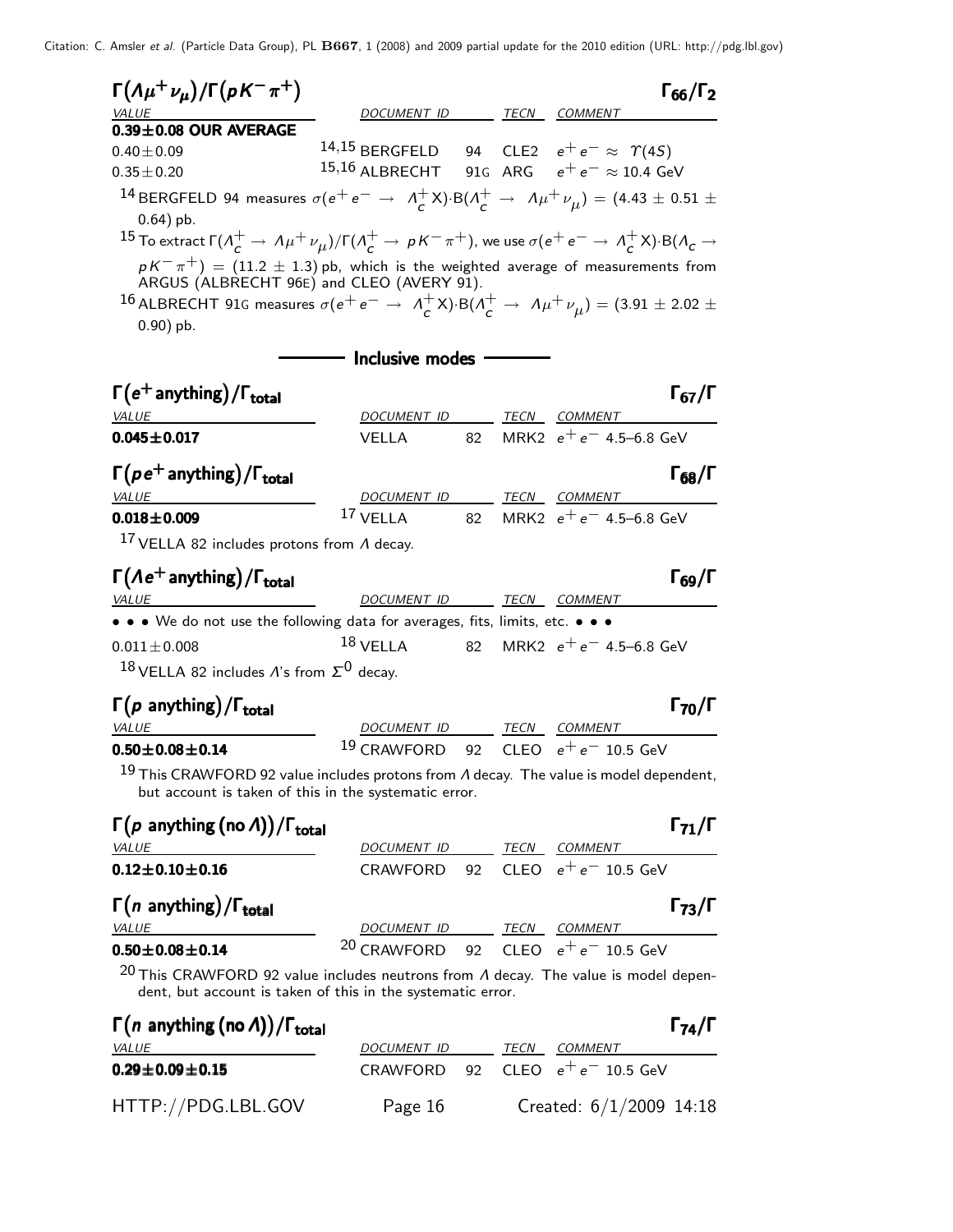

HTTP://PDG.LBL.GOV Page 17 Created: 6/1/2009 14:18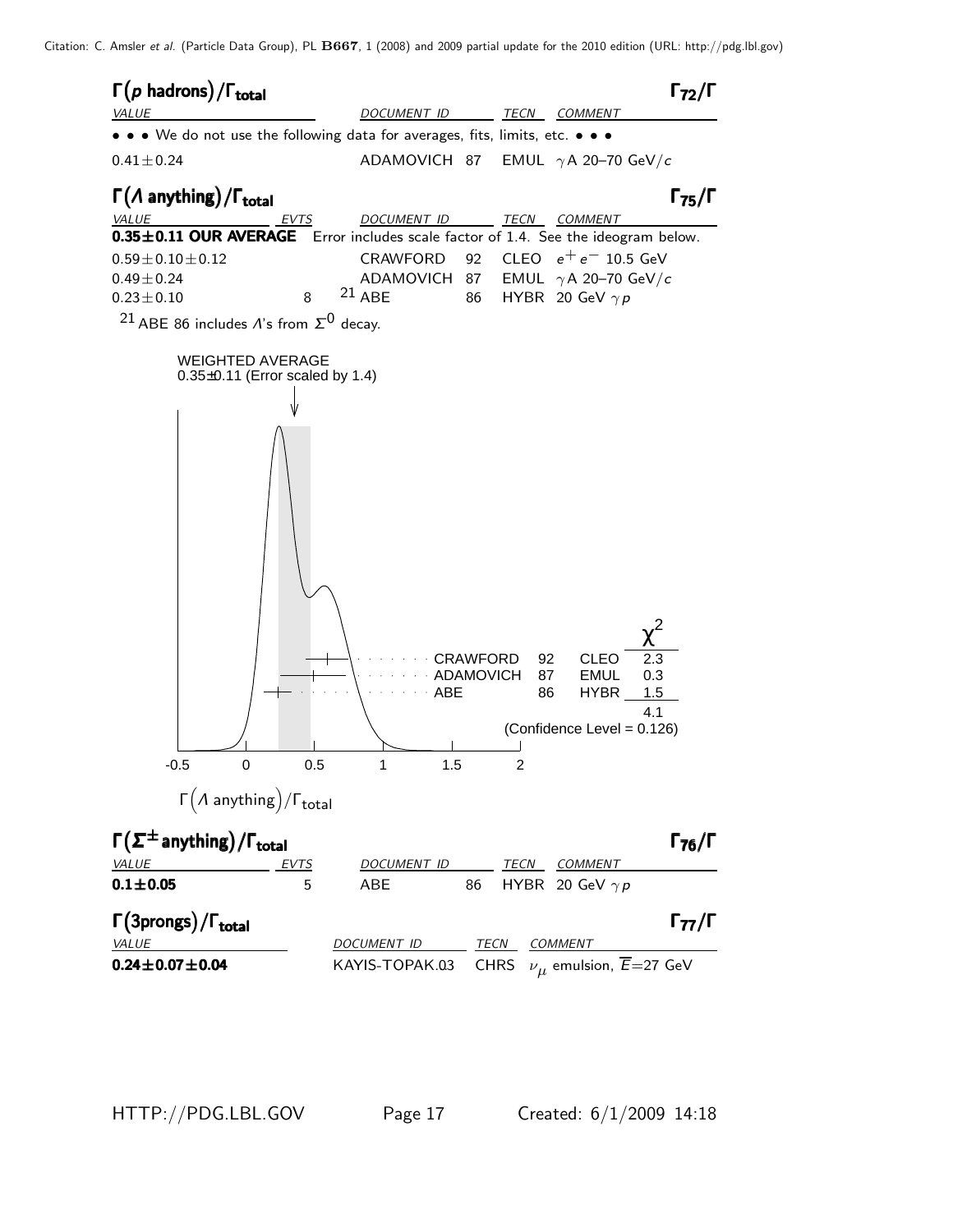| Rare or forbidden modes                                                                                          |    |          |                    |    |      |                                                                                                                      |  |  |
|------------------------------------------------------------------------------------------------------------------|----|----------|--------------------|----|------|----------------------------------------------------------------------------------------------------------------------|--|--|
| $\Gamma(p\mu^+\mu^-)/\Gamma_{\rm total}$<br>actions.                                                             |    |          |                    |    |      | $\Gamma_{78}/\Gamma$<br>A test for the $\Delta C=1$ weak neutral current. Allowed by higher-order electroweak inter- |  |  |
| <b>VALUE</b>                                                                                                     |    | CL% EVTS | <b>DOCUMENT ID</b> |    | TECN | COMMENT                                                                                                              |  |  |
| $<$ 3.4 $\times$ 10 <sup>-4</sup>                                                                                | 90 | $\Omega$ | KODAMA             | 95 | F653 | $\pi$ <sup>-</sup> emulsion 600 GeV                                                                                  |  |  |
| $\Gamma(\Sigma^-\mu^+\mu^+)/\Gamma_{\rm total}$<br>$\Gamma_{79}/\Gamma$<br>A test of lepton-number conservation. |    |          |                    |    |      |                                                                                                                      |  |  |
| <i>VALUE</i>                                                                                                     |    | CL% EVTS | <b>DOCUMENT ID</b> |    | TECN | <b>COMMENT</b>                                                                                                       |  |  |
| $< 7.0 \times 10^{-4}$                                                                                           | 90 | 0        | <b>KODAMA</b>      | 95 | F653 | $\pi^-$ emulsion 600 GeV                                                                                             |  |  |

### $Λ_{c}^{+}$  $\Lambda_c^+$  DECAY PARAMETERS

See the note on "Baryon Decay Parameters" in the neutron Listings.

| $\alpha$ FOR $\Lambda_c^+ \rightarrow \Lambda \pi^+$ |      |                    |             |                                                              |
|------------------------------------------------------|------|--------------------|-------------|--------------------------------------------------------------|
| <i>VALUE</i>                                         | EVTS | <b>DOCUMENT ID</b> | <b>TECN</b> | <b>COMMENT</b>                                               |
| $-0.91 \pm 0.15$ OUR AVERAGE                         |      |                    |             |                                                              |
| $-0.78 \pm 0.16 \pm 0.19$                            |      | LINK               |             | 06A FOCS $\gamma$ A, $\overline{E}_{\gamma} \approx 180$ GeV |
| $-0.94 \pm 0.21 \pm 0.12$                            | 414  | $22$ BISHAI        |             | 95 CLE2 $e^+e^- \approx \Upsilon(4S)$                        |
| $-0.96 \pm 0.42$                                     |      | ALBRECHT           |             | 92 ARG $e^+e^- \approx 10.4$ GeV                             |
| $-1.1 + 0.4$                                         | 86   | AVFRY              |             | 90B CLEO $e^+e^- \approx 10.6$ GeV                           |

<sup>22</sup> BISHAI 95 actually gives  $\alpha$ =−0.94  $+$ 0.21<br>−0.06  $+0.12$ , chopping the errors at the physical limit  $-1.0$ . However, for  $\alpha \approx \ -1.0$ , some experiments should  $get$  unphysical values  $(\alpha < -1.0)$ , and for averaging with other measurements such values (or errors that extend below  $-1.0$ ) should *not* be chopped.

$$
\alpha \text{ FOR } \Lambda_c^+ \to \Sigma^+ \pi^0
$$
\nVALUE\n
$$
-0.45 \pm 0.31 \pm 0.06
$$
\n
$$
89
$$
\n
$$
89
$$
\n
$$
95
$$
\n
$$
CLE2
$$
\n
$$
e^+ e^- \approx \Upsilon(45)
$$

# $\alpha$  FOR  $\Lambda_c^+ \to \Lambda \ell^+ \nu_\ell$

The experiments don't cover the complete (or same incomplete)  $M(A\ell^+)$  range, but we average them together anyway.

| <i>VALUE</i>                                                                  | <b>EVTS</b> | <b>DOCUMENT ID</b>                           |  | <b>TECN</b> | <b>COMMENT</b>                                             |  |  |  |  |
|-------------------------------------------------------------------------------|-------------|----------------------------------------------|--|-------------|------------------------------------------------------------|--|--|--|--|
| $-0.86 \pm 0.04$ OUR AVERAGE                                                  |             |                                              |  |             |                                                            |  |  |  |  |
| $-0.86 \pm 0.03 \pm 0.02$                                                     | 3201        |                                              |  |             | <sup>23</sup> HINSON 05 CLEO $e^+e^- \approx \Upsilon(45)$ |  |  |  |  |
| $-0.91 \pm 0.42 \pm 0.25$                                                     |             |                                              |  |             | <sup>24</sup> ALBRECHT 94B ARG $e^+e^- \approx 10$ GeV     |  |  |  |  |
| • • • We do not use the following data for averages, fits, limits, etc. • • • |             |                                              |  |             |                                                            |  |  |  |  |
| $-0.82\substack{+0.09\, +0.06\ -0.03}$                                        | 700         | <sup>25</sup> CRAWFORD 95 CLE2 See HINSON 05 |  |             |                                                            |  |  |  |  |
| $-0.89 + 0.17 + 0.09$<br>$-0.11 - 0.05$                                       | 350         |                                              |  |             | <sup>26</sup> BERGFELD 94 CLE2 See CRAWFORD 95             |  |  |  |  |

HTTP://PDG.LBL.GOV Page 18 Created: 6/1/2009 14:18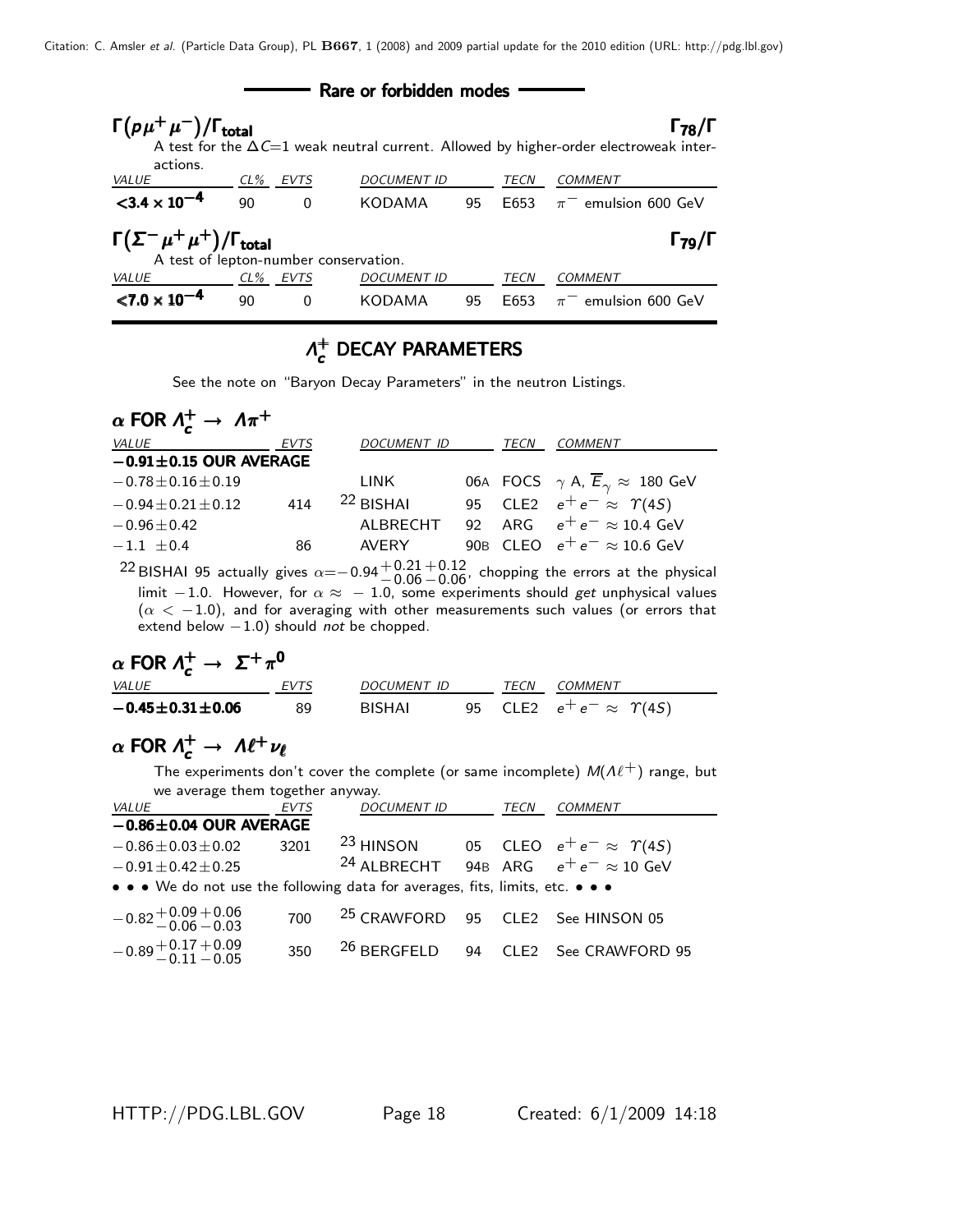- $^{23}$ HINSON 05 measures the form-factor ratio  $R \equiv f_2/f_1$  for  $\Lambda_c^+ \to \; \Lambda e^+ \nu_e$  events to be  $-0.31 \pm 0.05 \pm 0.04$  and the pole mass to be 2.21  $\pm$  0.08  $\pm$  0.14 GeV/c<sup>2</sup>, and from these calculates  $\alpha$ , averaged over  $q^2$ , where  $\langle q^2 \rangle \!=\! 0.67\, {\rm (GeV/c)^2}.$
- <sup>24</sup> ALBRECHT 94B uses  $\Lambda e^+$  and  $\Lambda \mu^+$  events in the mass range 1.85 < M( $\Lambda \ell^+$ ) < 2.20 GeV.

 $^{25}$  CRAWFORD 95 measures the form-factor ratio  $R \equiv f_2/f_1$  for  $\Lambda_c^+ \to \Lambda e^+ \nu_e$  events to be  $-0.25\pm0.14\pm0.08$  and from this calculates  $\alpha$ , averaged over  $q^2$ , to be the above.  $26$  BERGFELD 94 uses  $Ae^+$  events.

#### $Λ_{c}^{+}$  $_{c}^{+}$ ,  $\overline{\Lambda}_{c}^{-}$  $\Lambda_c^+$ ,  $\overline{\Lambda}_c^-$  CP-VIOLATING DECAY ASYMMETRIES

| $(\alpha + \overline{\alpha})/(\alpha - \overline{\alpha})$ in $\Lambda_c^+ \to \Lambda \pi^+$ , $\overline{\Lambda}_c^- \to \overline{\Lambda} \pi^-$<br>This is zero if CP is conserved.                 |                    |  |      |                                                              |  |  |  |  |
|------------------------------------------------------------------------------------------------------------------------------------------------------------------------------------------------------------|--------------------|--|------|--------------------------------------------------------------|--|--|--|--|
| <i>VALUE</i>                                                                                                                                                                                               | <i>DOCUMENT ID</i> |  | TECN | <i>COMMENT</i>                                               |  |  |  |  |
| $-0.07 \pm 0.19 \pm 0.24$                                                                                                                                                                                  | LINK               |  |      | 06A FOCS $\gamma$ A, $\overline{E}_{\gamma} \approx 180$ GeV |  |  |  |  |
| $(\alpha + \overline{\alpha})/(\alpha - \overline{\alpha})$ in $\Lambda_c^+ \to \Lambda e^+ \nu_e$ , $\overline{\Lambda_c} \to \overline{\Lambda}e^- \overline{\nu}_e$<br>This is zero if CP is conserved. |                    |  |      |                                                              |  |  |  |  |
| <i>VALUE</i>                                                                                                                                                                                               | <b>DOCUMENT ID</b> |  | TECN | <b>COMMENT</b>                                               |  |  |  |  |
| $0.00 \pm 0.03 \pm 0.02$                                                                                                                                                                                   | HINSON             |  |      | 05 CLEO $e^+e^- \approx \Upsilon(4S)$                        |  |  |  |  |

#### $Λ^+_{c}$  $\vec{c}$  references

We have omitted some papers that have been superseded by later experiments. The omitted papers may be found in our 1992 edition (Physical Review D45, 1 June, Part II) or in earlier editions.

| VAZQUEZ-JA 08    |     | PL B666 299                 | E. Vazquez-Jauregui et al. | (SELEX Collab.)             |                |
|------------------|-----|-----------------------------|----------------------------|-----------------------------|----------------|
| AUBERT           | 07U | PR D75 052002               | B. Aubert et al.           | (BABAR Collab.)             |                |
| <b>LINK</b>      | 06A | PL B634 165                 | J.M. Link et al.           | (FNAL FOCUS Collab.)        |                |
| AUBERT, B        | 05S | PR D72 052006               | B. Aubert et al.           | (BABAR Collab.)             |                |
| <b>HINSON</b>    | 05  | PRL 94 191801               | J.W. Hinson et al.         |                             | (CLEO Collab.) |
| <b>LINK</b>      | 05F | PL B624 22                  | J.M. Link et al.           | (FNAL FOCUS Collab.)        |                |
| <b>LINK</b>      | 05K | PL B624 166                 | J.M. Link et al.           | (FNAL FOCUS Collab.)        |                |
| CRONIN-HEN03     |     | PR D67 012001               | D. Cronin-Hennessy et al.  |                             | (CLEO Collab.) |
| KAYIS-TOPAK03    |     | PL B555 156                 | A. Kayis-Topaksu et al.    | (CERN CHORUS Collab.)       |                |
| ABE              | 02C | PL B524 33                  | K. Abe et al.              | (KEK BELLE Collab.)         |                |
| <b>LINK</b>      | 02C | PRL 88 161801               | J.M. Link et al.           | (FNAL FOCUS Collab.)        |                |
| <b>LINK</b>      | 02G | PL B540 25                  | J.M. Link et al.           | (FNAL FOCUS Collab.)        |                |
| <b>PDG</b>       | 02  | PR D66 010001               | K. Hagiwara et al.         |                             |                |
| KUSHNIR          | 01  | PRL 86 5243                 | A. Kushnirenko et al.      | (FNAL SELEX Collab.)        |                |
| <b>MAHMOOD</b>   | 01  | PRL 86 2232                 | A.H. Mahmood et al.        |                             | (CLEO Collab.) |
| AITALA           | 00  | PL B471 449                 | E.M. Aitala et al.         | (FNAL E791 Collab.)         |                |
| <b>JAFFE</b>     | 00  | PR D62 072005               | D.E. Jaffe et al.          |                             | (CLEO Collab.) |
| <b>ALAM</b>      | 98  | PR D57 4467                 | M.S. Alam et al.           |                             | (CLEO Collab.) |
| ALBRECHT         | 96E | PRPL 276 223                | H. Albrecht et al.         | (ARGUS Collab.)             |                |
| ALEEV            | 96  | <b>JINRRC 3-77 31</b>       | A.N. Aleev et al.          | (Serpukhov EXCHARM Collab.) |                |
| <b>ALEXANDER</b> | 96C | PR D53 R1013                | J.P. Alexander et al.      |                             | (CLEO Collab.) |
| <b>ALBRECHT</b>  | 95B | PL B342 397                 | H. Albrecht et al.         | (ARGUS Collab.)             |                |
| AMMAR            | 95  | PRL 74 3534                 | R. Ammar et al.            |                             | (CLEO Collab.) |
| <b>BISHAI</b>    | 95  | PL B350 256                 | M. Bishai et al.           |                             | CLEO Collab.)  |
| CRAWFORD         | 95  | PRL 75 624                  | G. Crawford et al.         |                             | (CLEO Collab.) |
| KODAMA           | 95  | PL B345 85                  | K. Kodama et al.           | (FNAL E653 Collab.)         |                |
| ALBRECHT         | 94B | PL B326 320                 | H. Albrecht et al.         | (ARGUS Collab.)             |                |
| ALEEV            | 94  | PAN 57 1370                 | A.N. Aleev et al.          | (Serpukhov BIS-2 Collab.)   |                |
|                  |     | Translated from YF 57 1443. |                            |                             |                |
|                  |     |                             |                            |                             |                |

HTTP://PDG.LBL.GOV Page 19 Created: 6/1/2009 14:18